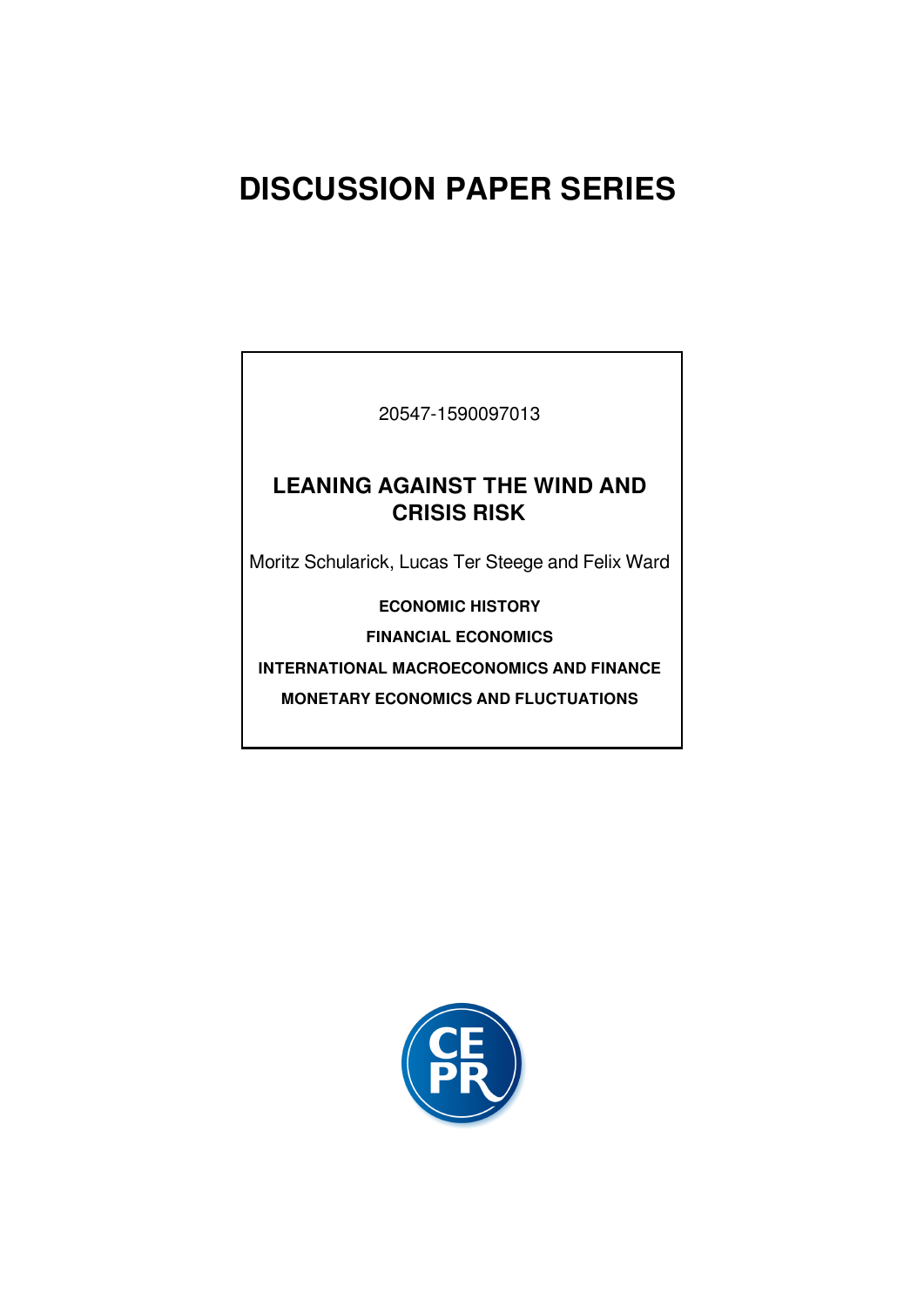## **LEANING AGAINST THE WIND AND CRISIS RISK**

*Moritz Schularick, Lucas Ter Steege and Felix Ward*

Discussion Paper 20547-1590097013 Published N/A Submitted 21 May 2020

Centre for Economic Policy Research 33 Great Sutton Street, London EC1V 0DX, UK Tel: +44 (0)20 7183 8801 www.cepr.org

This Discussion Paper is issued under the auspices of the Centre's research programmes:

- Economic History
- Financial Economics
- International Macroeconomics and Finance
- Monetary Economics and Fluctuations

Any opinions expressed here are those of the author(s) and not those of the Centre for Economic Policy Research. Research disseminated by CEPR may include views on policy, but the Centre itself takes no institutional policy positions.

The Centre for Economic Policy Research was established in 1983 as an educational charity, to promote independent analysis and public discussion of open economies and the relations among them. It is pluralist and non-partisan, bringing economic research to bear on the analysis of medium- and long-run policy questions.

These Discussion Papers often represent preliminary or incomplete work, circulated to encourage discussion and comment. Citation and use of such a paper should take account of its provisional character.

Copyright: Moritz Schularick, Lucas Ter Steege and Felix Ward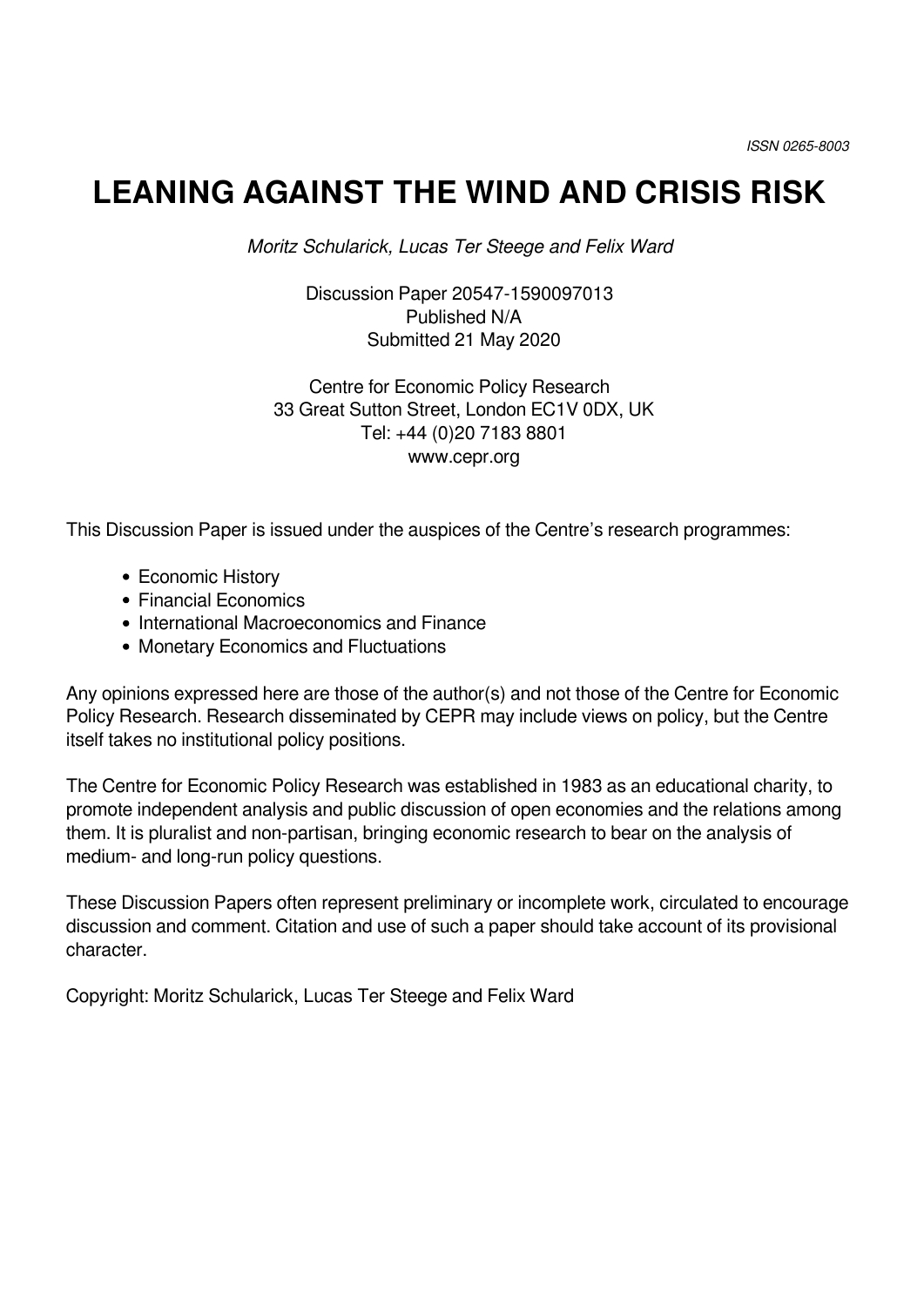# **LEANING AGAINST THE WIND AND CRISIS RISK**

### **Abstract**

Can central banks defuse rising stability risks in financial booms by leaning against the wind with higher interest rates? This paper studies the state-dependent effects of monetary policy on financial crisis risk. Based on the near-universe of advanced economy financial cycles since the 19th century, we show that discretionary leaning against the wind policies during credit and asset price booms are more likely to trigger crises than prevent them.

JEL Classification: E44, E50, G01, G15, N10

Keywords: Financial Stability, monetary policy, local projections

Moritz Schularick - moritz.schularick@uni-bonn.de *University of Bonn and CEPR*

Lucas Ter Steege - s6luters@uni-bonn.de *University of Bonn*

Felix Ward - ward@ese.eur.nl *Erasmus University Rotterdam, Erasmus School of Economics*

**Acknowledgements** 

Schularick acknowledges support from the Deutsche Forschungsgemeinschaft (DFG) under Germany's Excellence Strategy EXC 2126/1–39083886. Ter Steege gratefully acknowledges financial support by the DFG Research Training Group 2281, "The Macroeconomics of Inequality'' and the ERC-CoG project Liquid-House-Cycle funded by the European Union's Horizon 2020 Program under grant agreement No. 724204. Schularick is supported by the European Research Council (ERC-2017-COG 772332). The views expressed herein are solely the responsibility of the authors and should not be interpreted as reflecting the views of the Federal Reserve Bank of New York or the Board of Governors of the Federal Reserve System.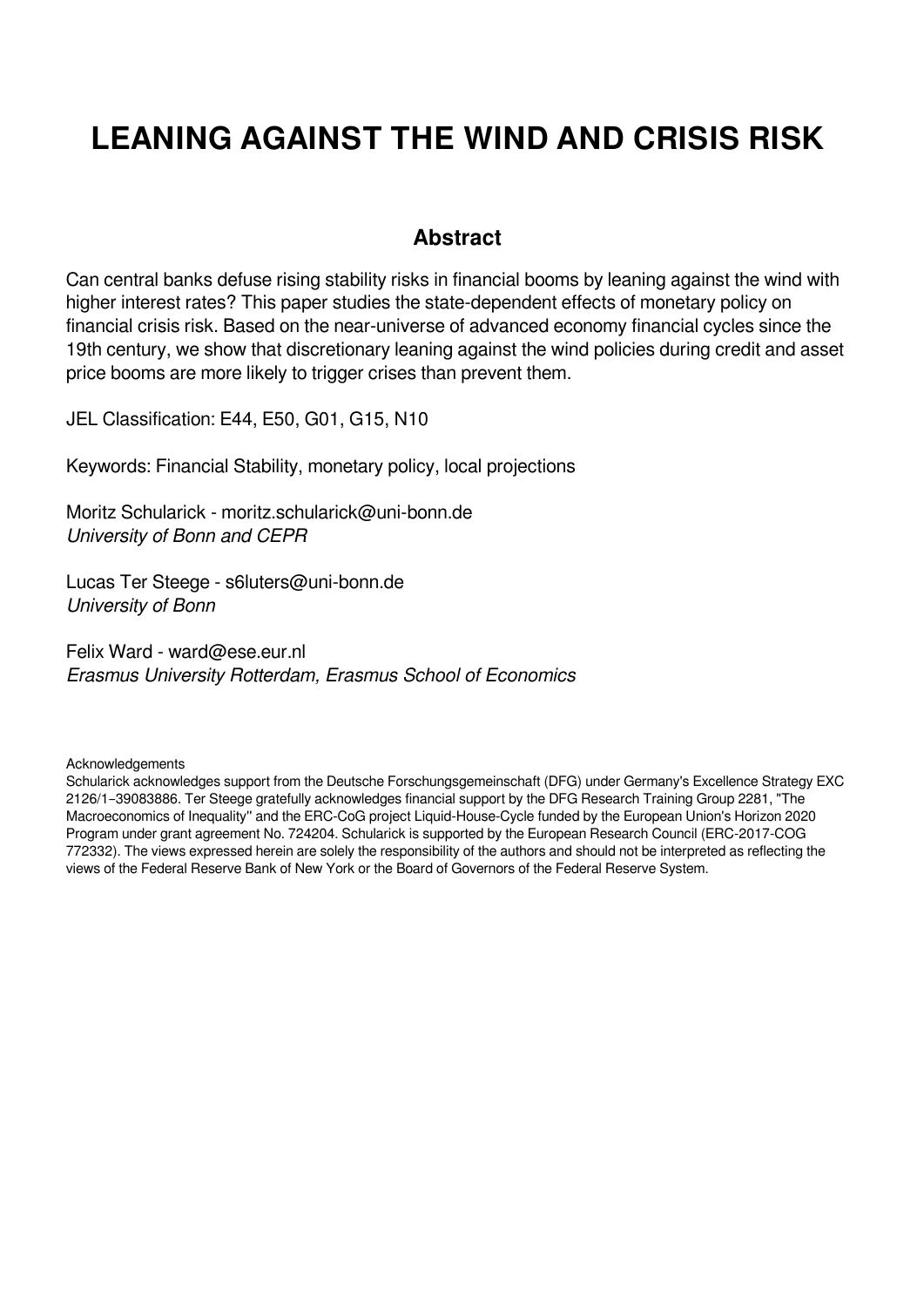### Leaning against the wind and crisis risk<sup>\*</sup>

Moritz Schularick<sup>†</sup> Lucas ter Steege<sup>‡</sup> Felix Ward <sup>§</sup>

May 20, 2020

#### Abstract

Can central banks defuse rising stability risks in financial booms by leaning against the wind with higher interest rates? This paper studies the state-dependent effects of monetary policy on financial crisis risk. Based on the near-universe of advanced economy financial cycles since the 19th century, we show that discretionary leaning against the wind policies during credit and asset price booms are more likely to trigger crises than prevent them.

Keywords: financial stability, monetary policy, local projections.

JEL Codes: E44, E50, G01, G15, N10

<sup>?</sup>Schularick acknowledges support from the Deutsche Forschungsgemeinschaft (DFG) under Germany's Excellence Strategy EXC 2126/1–39083886. Ter Steege gratefully acknowledges financial support by the DFG Research Training Group 2281, "The Macroeconomics of Inequality" and the ERC-CoG project Liquid-House-Cycle funded by the European Union's Horizon 2020 Program under grant agreement No. 724204. Schularick is supported by the European Research Council (ERC-2017-COG 772332). The views expressed herein are solely the responsibility of the authors and should not be interpreted as reflecting the views of the Federal Reserve Bank of New York or the Board of Governors of the Federal Reserve System.

<sup>†</sup>Federal Reserve Bank of New York and Department of Economics, University of Bonn; and CEPR (schularick@uni-bonn.de).

<sup>‡</sup>Department of Economics, University of Bonn; (s6luters@uni-bonn.de).

<sup>§</sup>Erasmus School of Economics, Erasmus University Rotterdam; and Tinbergen Institute (ward@ese.eur.nl).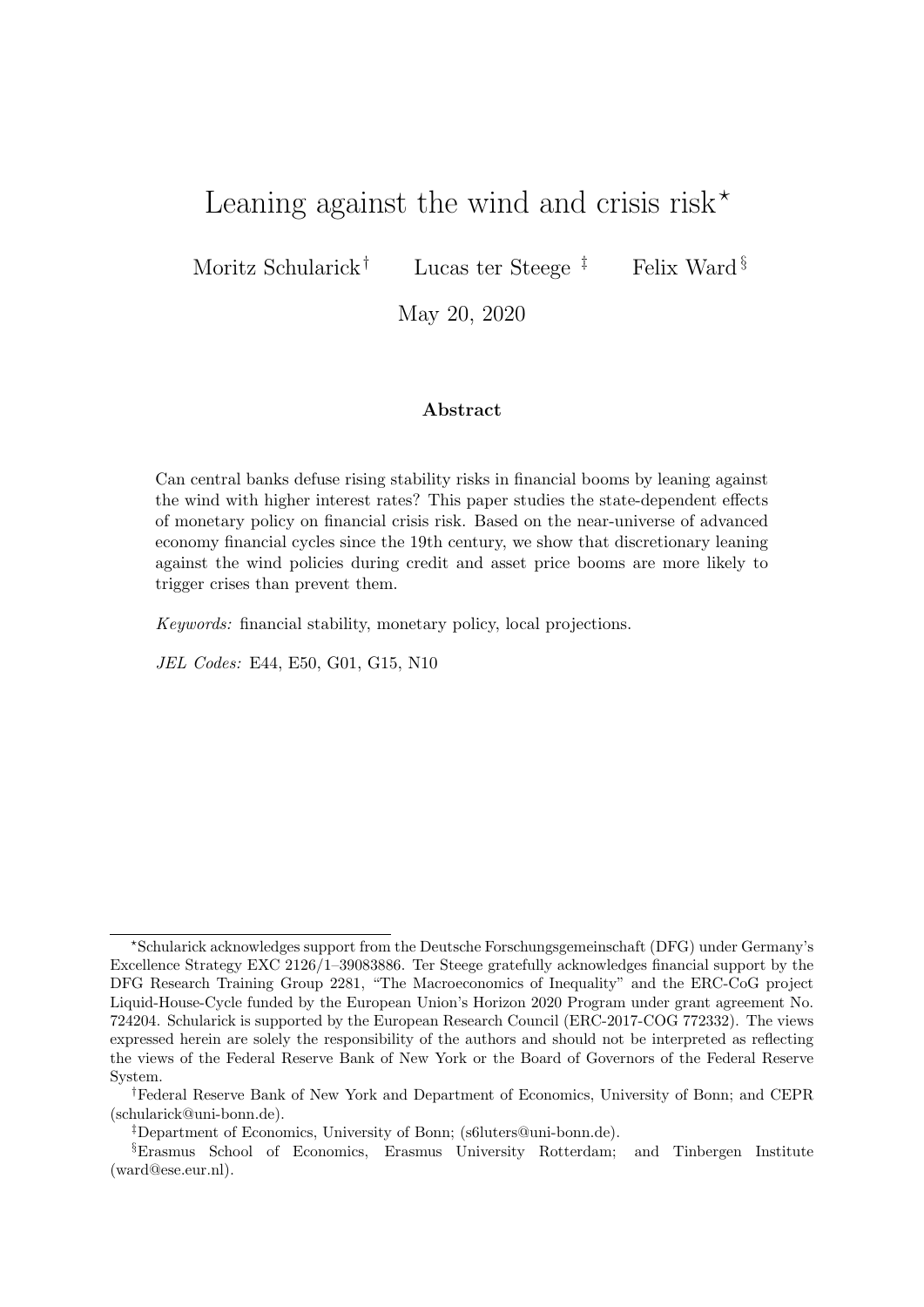#### I. INTRODUCTION

How should a central bank react when it observes that a potentially dangerous credit and asset price boom is under way? Can policymakers defuse rising financial stability risks by leaning against the wind and increasing interest rates?

Two prominent historical episodes delineate the issue that our paper speaks to. Consider the U.S. economy in 1928. Concerned about booming stock prices, a frenzy in commercial real estate markets, and substantial lending against both, the Federal Reserve increased policy rates from 3.5% to 6% between January 1928 and August 1929, surprising market participants. Most economic historians today think that these policy decisions, instead of bringing financial markets and credit growth back to more sustainable levels, played an important role in triggering the Great Depression (Eichengreen, 1992; Bernanke, 2002). Could the economy have avoided the financial crash had policy makers not raised interest rates to discourage what they perceived as rampant speculation in the stock market? Fast-forward 75 years. In the 2000s, U.S. policymakers decided to not lean against booming credit and housing markets. Instead, they stuck to a policy that was, by and large, consistent with flexible inflation targeting without taking financial stability considerations on board (Bernanke, 2010). Financial imbalances continued to grow and erupted in the 2008 global financial crisis. What would have happened had the Federal Reserve raised interest rates to lean against the credit boom? Could the crash and the Great Recession have been avoided?

The two biggest financial crises in the past 100 years come with conflicting messages regarding the effectiveness of leaning against the wind (LAW) policies in safeguarding financial stability. Notwithstanding, current debates on the financial stability mandate of central banks often invoke one or the other episode to argue for or against leaning against the wind. Yet, which historical lesson is actually representative? The issue looms large for current thinking about monetary policy (Stein, 2013; Svensson, 2017; Adrian and Liang, 2018). It has become exceedingly clear how large the economic costs of financial crises are (Cerra and Saxena, 2008; Jord`a, Schularick and Taylor, 2013). Moreover, recent research suggests that such financial boom states are detectable in real-time using quantity and price indicators (Richter, Schularick and Wachtel, forthcoming) so that policymakers have the chance to intervene. Yet, what do we know about the effects of monetary policy changes on financial stability during financial booms? The answer so far is not much, other than inconclusive anecdotal evidence.

This paper aims to close this gap. We systematically study the available evidence for the state-dependent effects of monetary policy on financial stability. The state we condition on is a financial boom, defined as a large and sustained deviation of credit growth and real asset prices from trend. Conditional on being in such an (observable)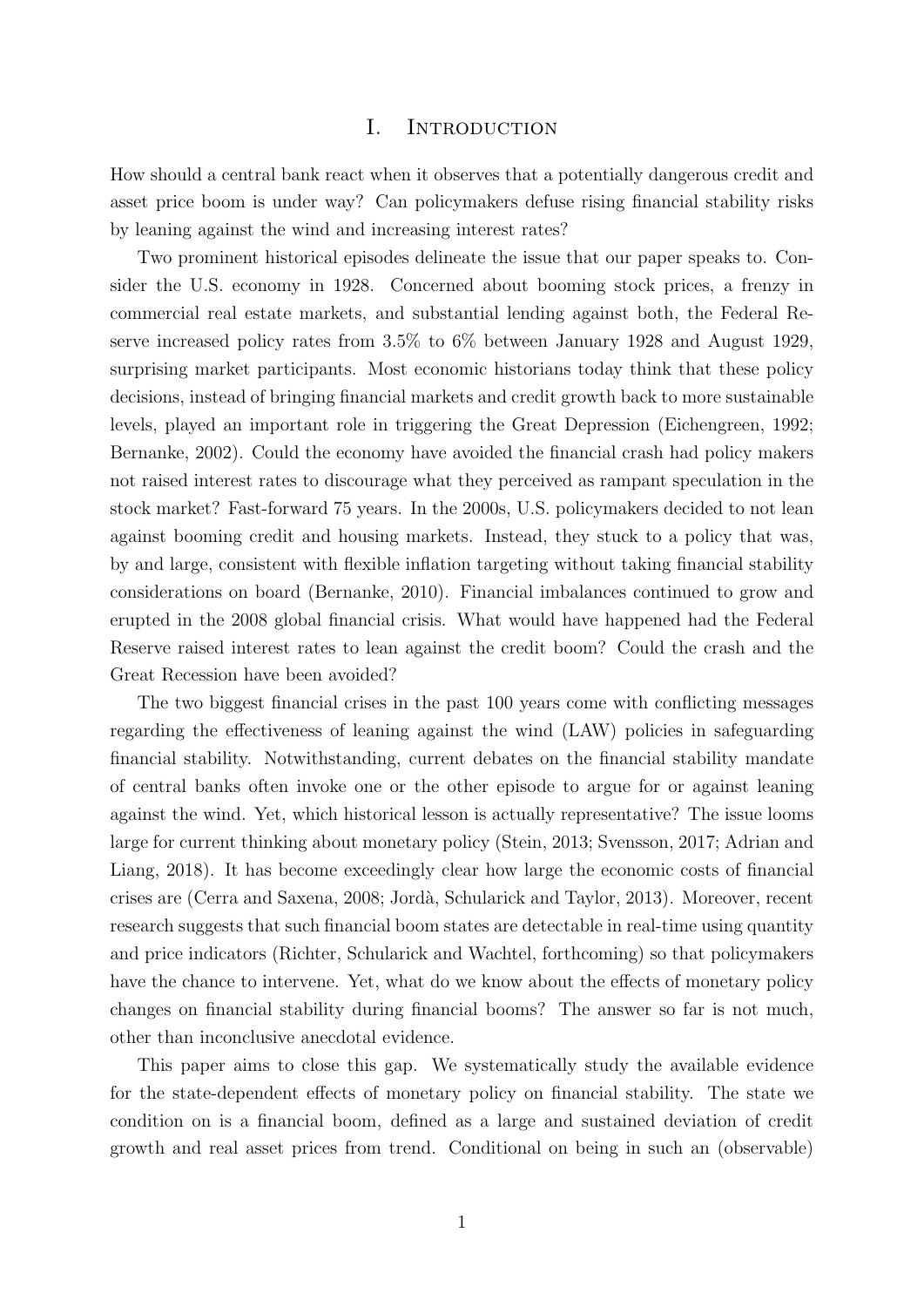boom state, we estimate how a monetary policy shock affects financial crisis probability and severity. We do so based on the near-universe of advanced economy financial cycles and crises since the 19th century.

Note that the question we are interested in is not how systematic LAW policy rules affect financial stability and the macroeconomy. Our focus is squarely on exogenous and unanticipated monetary policy actions that take place in a financial boom state, and our identification strategy speaks to those cases only. Our empirical analysis is based on a local projection instrumental variable (LP-IV) strategy that has recently been introduced by Jordà, Schularick and Taylor (2019). The IV exploits a type of monetary policy variation that is not itself influenced by local economic conditions, namely, policy rate changes in small open economies with fixed exchange rates that are induced by the base economy.

For instance, in the early 1990s, Sweden witnessed a credit and house price boom. When the German Bundesbank surprised markets in December 1991 and raised its Lombard rate to 9.75% in response to inflationary pressures following German reunification, under the prevailing fixed exchange rate regime, it forced the hand of the Swedish central bank too. At the time, the *New York Times (1991)* quoted a market economist: "This is the Bundesbank's way of showing they will use their power and independence without regard to the economic conditions in the rest of Europe." The Riksbank had to defend the exchange rate of the Swedish Krona vis-à-vis the German Mark. Following the Bundesbank, the Riksbank also increased its policy rate at a time when credit and housing markets in Sweden were booming. This episode provides us with a quasi-experiment for an exogenous change in monetary conditions at a time when credit and housing markets in Sweden were in a financial boom.

We bring this identification strategy to bear on a long-run dataset that spans 150 years and covers most advanced economies, including dates of systemic financial crises. The dataset contains 1,525 country-year observations of countries whose currency is pegged to a base country's currency. Among those, we observe more than 170 credit boom episodes, of which 98 coincide with exogenous increases in base country policy rates. This rich dataset and the IV identification strategy allow us, for the first time, to zoom in on the causal effects of LAW policy—increases in policy rates during booms in credit and asset prices.

Our results are unambiguous in the sense that the estimates suggest that the effect of LAW policy on crisis risk has the opposite sign from what is often assumed. We show that a 1 percentage point (ppt) policy rate change during a financial boom increases the risk of a financial crisis by about 10 ppts over a one-year horizon. Crisis risk remains elevated for about two years after the monetary shock before subsiding to its long-run average level. However, at no point in the five years following the policy rate increase do we find evidence for a reduction in crisis risk. The empirical evidence thus lends support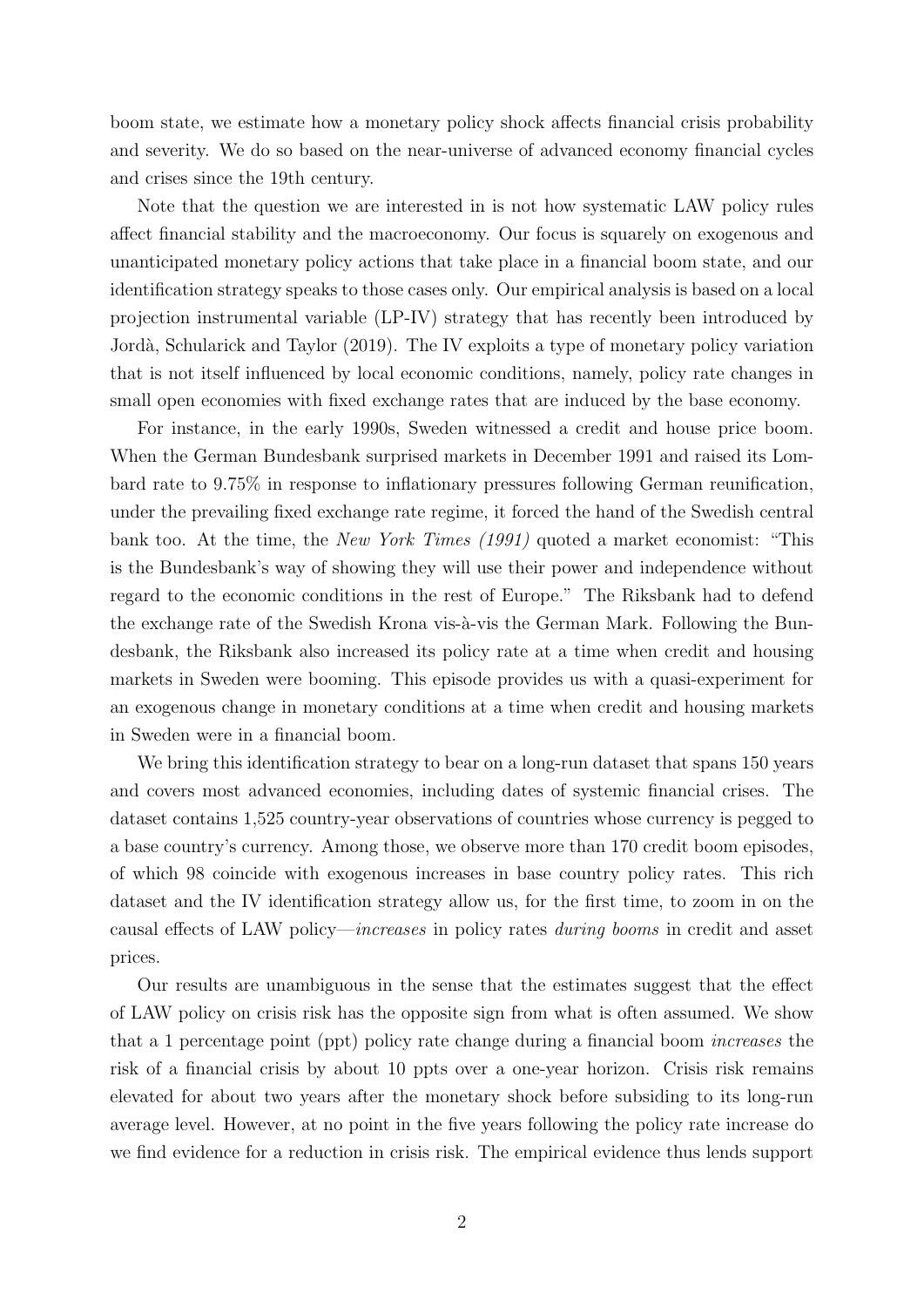to some of the worst fears about LAW policy—that it is more likely to trigger crises than prevent them (Bernanke and Gertler, 2000; Bernanke, 2002).

Although it heightens crisis risk in the near term, LAW policy could still be beneficial if it limits the economic costs of the crisis. We compare real GDP losses across financial crises that were preceded by different degrees of LAW prior to the start of the crisis, instrumenting the central bank's pre-crisis monetary policy stance. Our findings suggest that LAW policy does not systematically reduce crisis severity. In the five years after a financial crisis, real GDP falls by around 8% below trend, regardless of whether pre-crisis monetary policy was taking a leaning stance.

We corroborate these findings through a series of robustness checks. In particular, we examine alternative financial boom definitions, threats to the exclusion restriction, alternative financial crisis definitions, and differences between LAW interventions that take place early on versus late during financial booms. Throughout, the crisis trigger effect of LAW policy emerges as a robust feature of the data, whereas evidence for the crisis severity reduction effect remains elusive.

The empirical evidence brought together in this paper substantiates concerns that have been voiced by the opponents of LAW (Bernanke and Gertler, 2001; Gilchrist and Leahy, 2002; Svensson, 2017): contractionary monetary policy at best appears ineffective at addressing financial instability risks and at worst appears outright harmful (Bernanke and Gertler, 2000; Bernanke, 2002). Most existing studies of LAW policy focus on how monetary policy affects financial crisis risk and severity through its effect on credit growth (Bauer and Granziera, 2017; Svensson, 2017). The "credit-only" approach suggests that LAW policy decreases crisis risk and ameliorates crisis severity to the extent that it reins in pre-crisis credit growth. This approach underlies assessments of LAW policy (Ajello et al., 2016; Alpanda and Ueberfeldt, 2016; Svensson, 2017; Gourio, Kashyap and Sim, 2018). However, it is plausible that monetary policy affects financial stability also through other channels (e.g., through its effect on debt servicing costs, asset prices, income, or expectations). Our paper provides a direct causal estimate of the effects of monetary policy on financial stability that is agnostic with respect to the channels at work.

Theoretical studies have focused on monetary policy rules that incorporate LAW elements (Woodford, 2012; Filardo and Rungcharoenkitkul, 2016; Juselius et al., 2017). Such rules require the central bank to react to financial booms in a rule-based way. Currently, most central banks do not follow an explicit LAW policy rule. Any policy change in that direction would thus initially resemble a discretionary policy change until the commitment to the new policy regime has been credibly established (Svensson,  $2016$ ).<sup>1</sup> So while our paper speaks to the effects of state-dependent discretionary changes in monetary policy

<sup>&</sup>lt;sup>1</sup>The relative infrequency of financial booms raises further questions about the extent to which central banks are able to credibly commit to a LAW policy rule, as well as the private sector's ability to systematically incorporate such a rule in its decision making.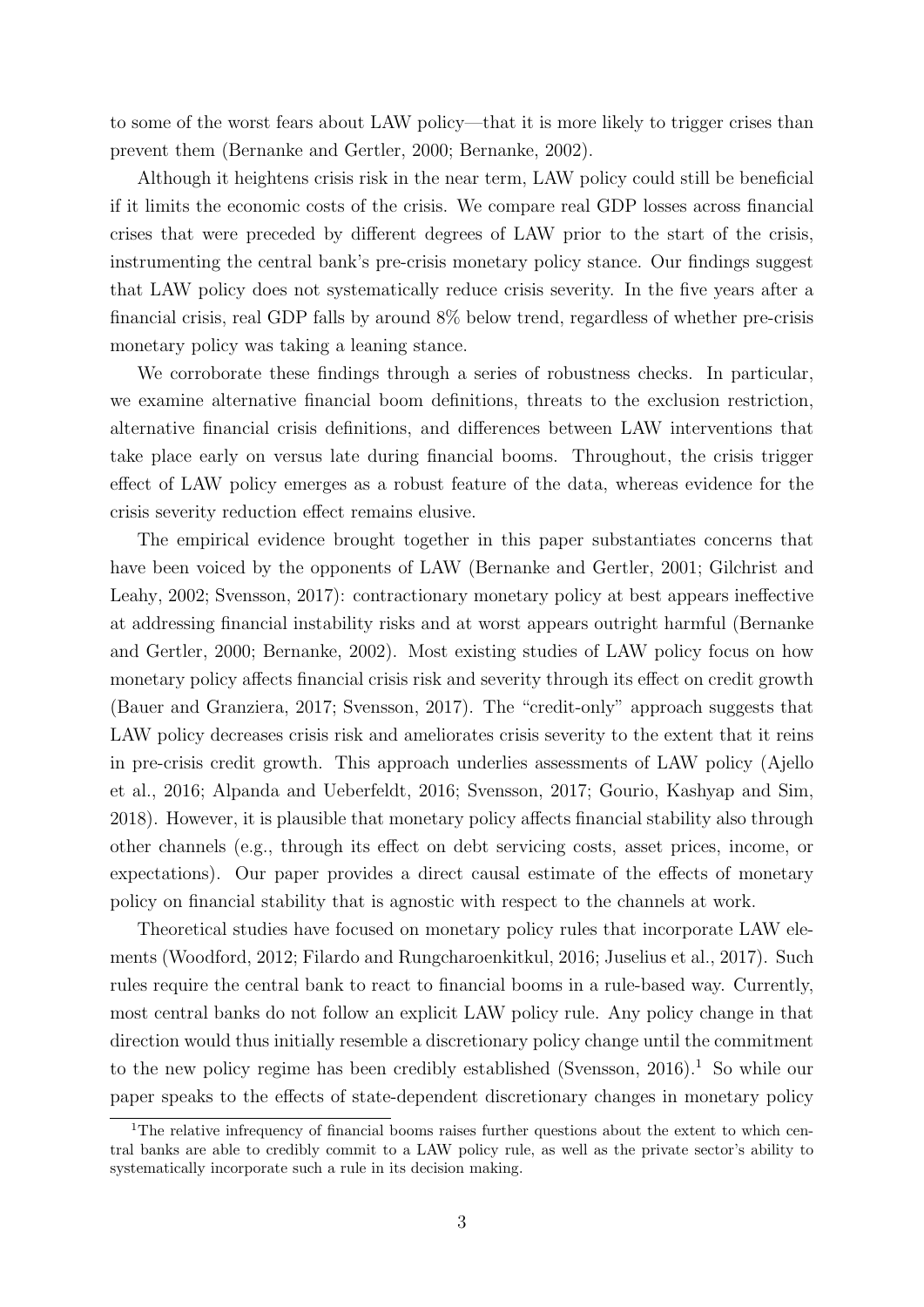and not to the effects of systematic LAW, it can also inform the debates about the design and transition to systematic LAW policies.

The remainder of this paper is structured as follows. Section II introduces the data, and section III describes our empirical strategy. The results are presented in section IV. Section V concludes.

#### II. DATA

Our main data source is the JST Macrohistory Database (Jord`a, Schularick and Taylor, 2017, http://www.macrohistory.net/data/). It provides annual data on the real economy and the financial sector for 17 developed countries since 1870. The countries included in the sample are Australia, Belgium, Canada, Denmark, Finland, France, Germany, Italy, Japan, the Netherlands, Norway, Portugal, Spain, Sweden, Switzerland, the United Kingdom, and the United States.

To analyze how monetary policy affects financial crisis risk, we use the systemic financial crisis dummy defined by Schularick and Taylor (2012). This binary indicator is a narrative crisis measure that takes the value 1 in years in which a country experienced bank runs, bank defaults, forced mergers, or major public interventions in the financial sector. As a robustness check, we also consider the banking crisis dummies defined by Reinhart and Rogoff (2011) and Baron, Verner and Xiong (2018) (see online Appendix B). Regardless of the crisis indicator chosen, we obtain very similar results.

Our main explanatory variable of interest is the stance of monetary policy, which we measure as the change in nominal short-term interest rates. Other variables that enter our analysis also come from the JST Macrohistory Database.

#### II.A. Exchange rate regime, base countries, and capital controls

To construct the Trilemma IV for nominal short-term interest rate changes, we combine data on a country's exchange rate regime and capital account openness with data on interest rate changes in important base countries (see section III). Our long-run exchange rate regime indicator comes from Jordà, Schularick and Taylor (2019), relying on the work of Ilzetzki, Reinhart and Rogoff (2019). We use a binary variable that classifies country-year observations as a peg  $(=1)$  if the exchange rate is fixed, or a float  $(=0)$ otherwise.

Besides knowing whether a country entertains a fixed or floating exchange rate regime, our empirical strategy requires that we define a base country with respect to which the exchange rate is fixed. This base country's interest rate—the base rate—is the primary source of variation in the Trilemma IV. In the definition of base countries, we follow Jordà, Schularick and Taylor (2019). The U.K. is the base country prior to 1914. After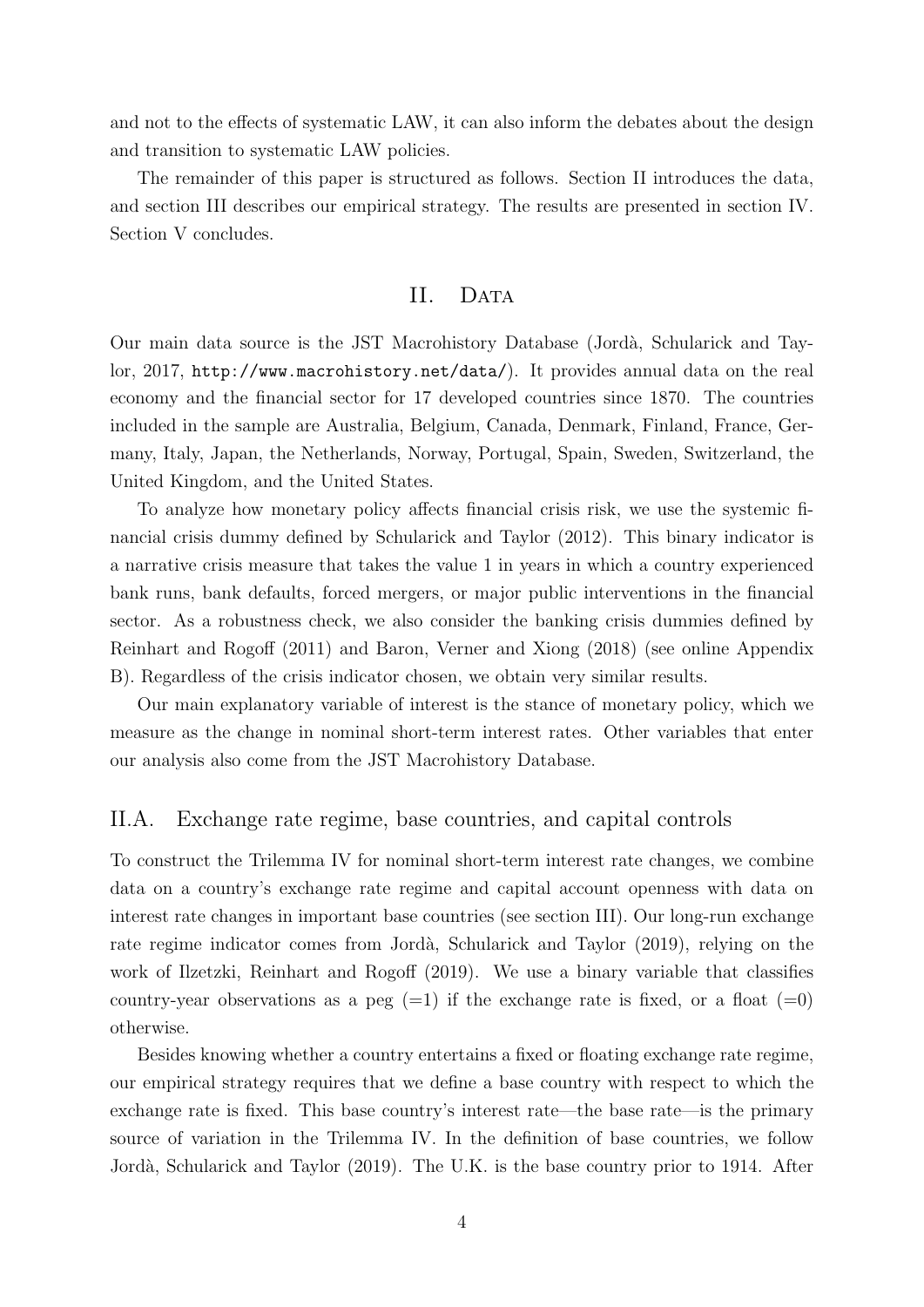1945, the base is generally the U.S., with the exception of the ERM/EMS/Eurozone countries, for which Germany is treated as the base country. In the interwar years, we define a "gold rate," which is an average of U.K., U.S., and French short-term rates. Of the three countries, only those on gold are included in the average in any given year (see Obstfeld and Taylor, 2004). To capture the degree to which local interest rates are insulated from base country rates through capital controls, we make use of the capital mobility indicator by Quinn, Schindler and Toyoda (2011). Their index ranges from 0 to 100, with 0 indicating a low degree of capital mobility and 100 a high degree. We rescale this indicator to the 0-1 interval.

#### II.B. Financial boom indicators

To analyze the effect of LAW policy in the context in which it is usually considered (i.e. periods of rapidly expanding credit), we construct a binary indicator for credit booms. This boom indicator,  $B_{i,t}$ , takes a value of 1 when log real credit,  $y_{i,t}$ , is above its trend level,  $\bar{y}_i$ , and growing:

$$
\text{(1)} \quad \mathbf{B}_{i,t} = I(y_{i,t} > \bar{y}_i \land \Delta y_{i,t} > 0).
$$

To obtain the cyclical component, we use a one-sided HP-filter with a smoothing parameter,  $\lambda$ , equal to 100 (Hodrick and Prescott, 1997). As a robustness check, we also consider the Christiano-Fitzgerald bandpass filter (Christiano and Fitzgerald, 2003), isolating fluctuations in the 2- to 16-year period range, as well as the novel non-parametric filtering method that has recently been proposed by Hamilton (2018). Results based on these alternative filtering methods are very similar to the baseline results we report in the main text (see online Appendix A). In all cases, the detrending is conducted in a one-sided fashion, so the results are relevant to policymakers who have to evaluate whether the economy is in a boom state or not in real time.

We also consider combined booms in credit and house prices, as well as in credit and stock prices. These two combined boom indicators take a value of 1 when credit and the respective asset price both fulfill condition 1. Finally, as a robustness check, we also partition boom episodes into early and late boom stages, in order to evaluate the claim that early LAW interventions are more effective at diffusing crisis risk. For this, the early boom stage is defined variably as either the first half of a boom episode, the first two years of a boom episode, or only the very first year of a boom episode.

Figure 1 looks at six historical time frames that are commonly associated with financial market booms. The solid blue lines depict the log of the financial variable of interest. The solid and hollow circles highlight years that the above-described procedure isolates as asset price booms and credit booms, respectively. Consistent with more general appraisals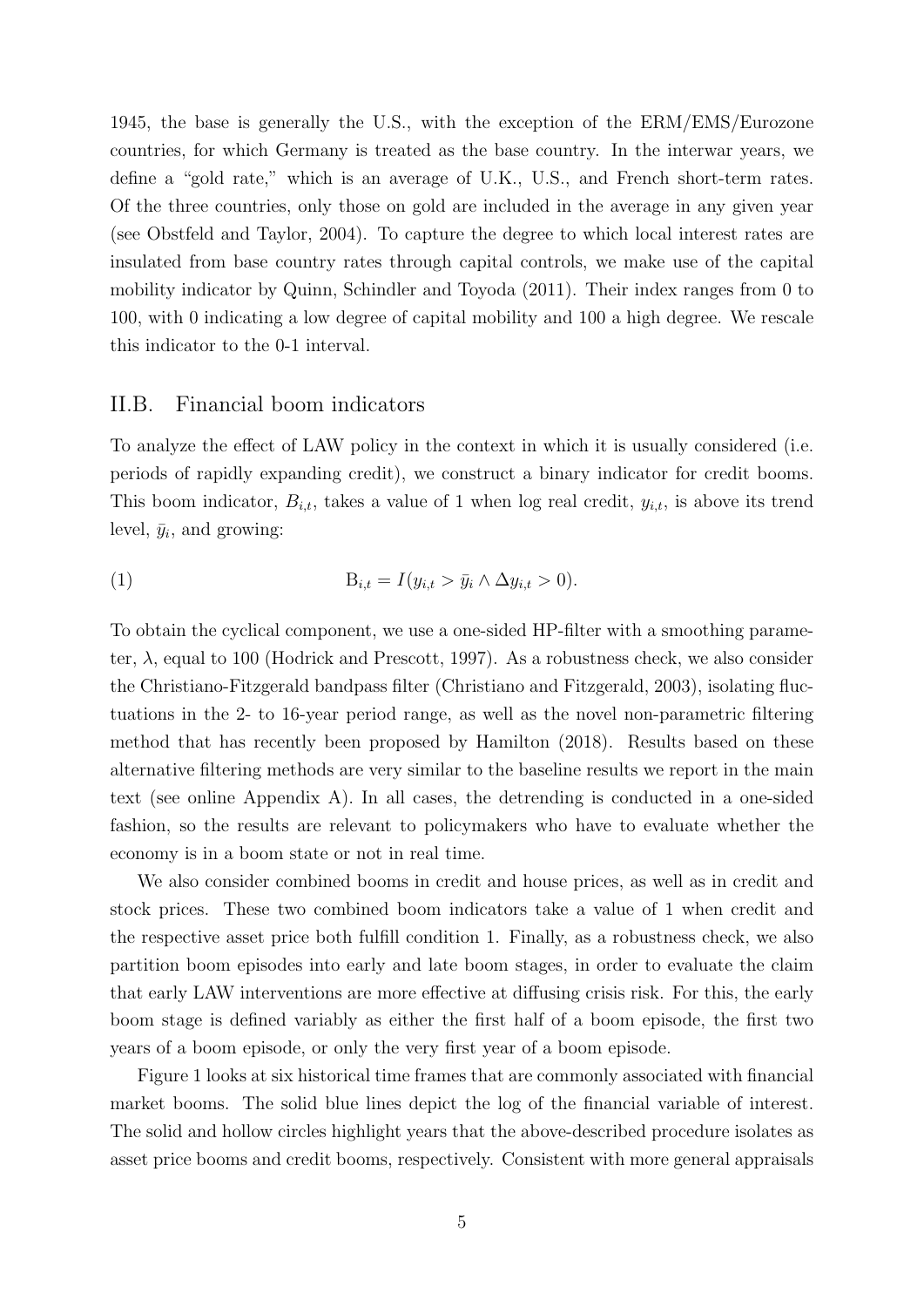of financial market conditions, the 1880s in Australia, the 1980s in Sweden, and the 2000s in Spain are all identified as house price booms. The 1920s stock price boom in the Netherlands, the 1980s boom in Japan, as well as the 1990s dot-com boom in Italy are similarly well captured. In most years, these asset price booms were also underpinned by booms in credit.

Our sample contains a total of 255 credit booms. Of these, 142 coincided with booms in house prices and 168 with booms in stock prices. Importantly for our identification strategy, our sample contains 171 credit boom episodes in countries with a fixed exchange rate. The respective numbers for the joint credit+house price, and credit+stock price booms are 100 and 113. During 98 of the pegs' credit boom episodes, the pegged country was exposed to a policy rate hike in the base country and thus participated in the quasiexperiment. The respective numbers for the joint credit+house price, and credit+stock price booms are 67 and 75.

#### III. EMPIRICAL STRATEGY

To identify the effects of monetary policy on crisis risk, we apply the Trilemma instrumental variable (IV) strategy pioneered by Jordà, Schularick and Taylor (2019). The reasoning behind the Trilemma IV strategy is as follows. When a country pegs its exchange rate to a base country's currency, the local interest rate from then on has to match that of the base country. To see why, consider the peg country setting its interest rate below that of the base country. This will lead to unsustainable capital outflows, as capital seeks to obtain the highest return. Vice versa, if the peg sets its interest rate too high, this results in unsustainable capital outflows. Hence, under perfect capital mobility, peg country interest rates have to move in sync with base country interest rates. Furthermore, because base country interest rate changes are determined only by base country economic conditions, their variation is exogenous to the economic conditions in the peg countries.

We also subtract predicted base country interest rate changes,  $\Delta \hat{r}_b$ , from actual rate changes,  $\Delta r_b$ , to isolate unpredictable movements in base country interest rates. The Trilemma IV is constructed using this unpredictable component to prevent the IV from conveying information about base rate changes that could have been anticipated by the peg's households and firms. As in Jord`a, Schularick and Taylor (2019), we use the first lags of the following base country variables to predict base country interest rate changes: the growth rates of GDP, consumption, investment, stock prices, and credit (all CPI deflated), as well as changes in nominal long-term interest rates, nominal short-term interest rates, the CPI inflation rate, and the current account-to-GDP ratio.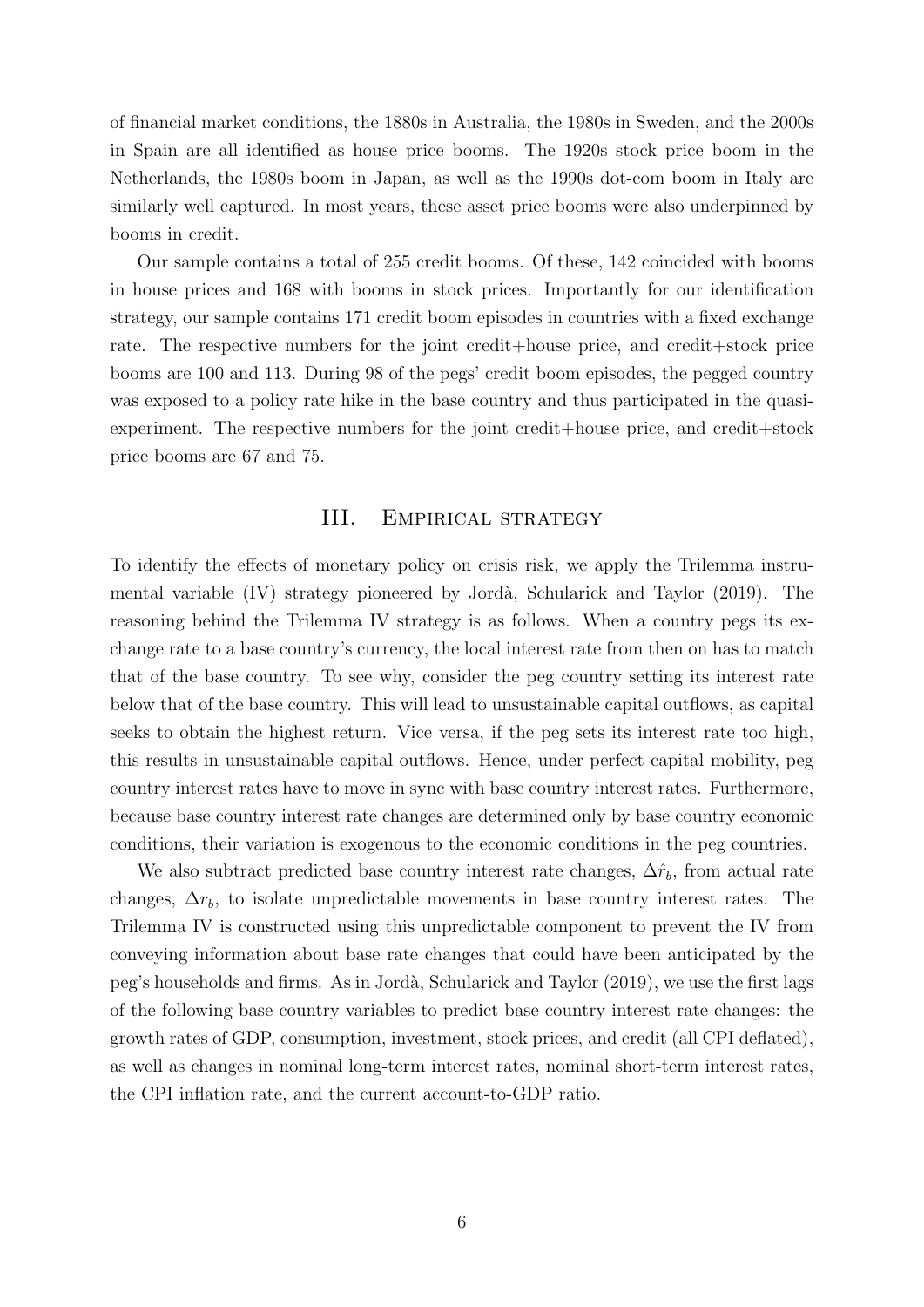

Figure 1: Asset prices and boom periods

Notes: Blue lines, log of real asset prices in percentage deviation from asset price level five years prior to turning point; solid circles, asset price boom years; hollow circles, credit boom years.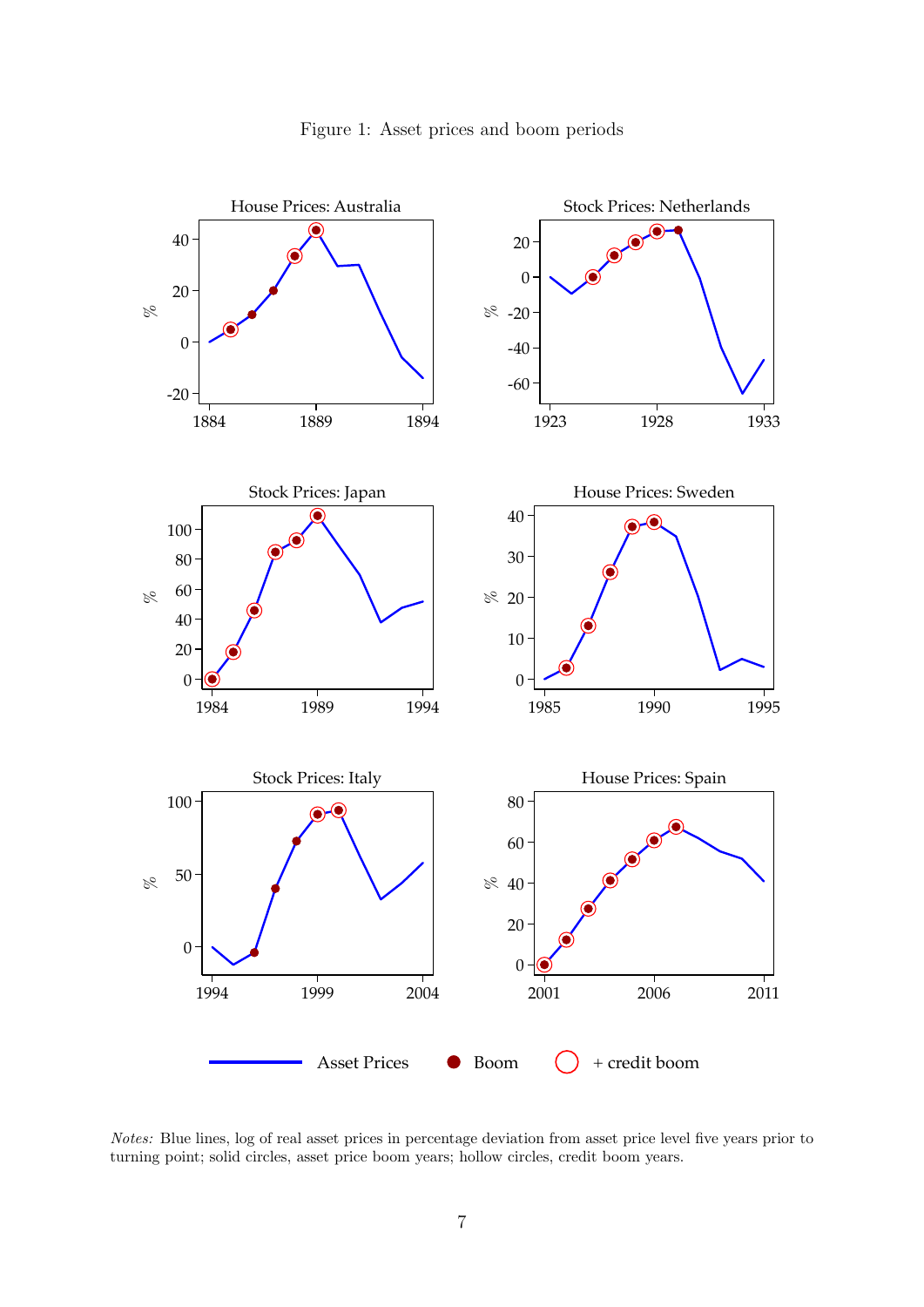The Trilemma IV, z, for local policy rate changes,  $\Delta r$ , is thus defined as

(2) 
$$
z_{i,t} \equiv (\Delta r_{b(i,t),t} - \Delta \hat{r}_{b(i,t),t}) \times PEG_{i,t} \times PEG_{i,t-1} \times KOPEN_{i,t}.
$$

where i and t are the country and year indices,  $b(i, t)$  denotes country is base country in year t, and  $PEG_{i,t}$  is the exchange rate regime dummy that indicates whether a country's exchange rate is fixed or floating with respect to the base b. The lagged dummy ensures that the instrument includes only well-established pegs that have lasted for at least two years, excluding the most fleeting and possibly incidental single-year pegs.  $KOPEN_{i,t}$  is the rescaled financial openness indicator. Jord`a, Schularick and Taylor (2019) show that the Trilemma IV,  $z_{i,t}$ , is closely aligned with changes in pegs' domestic short-term rates and is thus clearly relevant. In our sample, the instrument exhibits a highly significant slope coefficient of 0.6 over the full sample and 0.75 for the post-World War II sample.

To trace the effect of  $a + 1$  ppt increase in policy rates on crisis risk, we estimate impulse response functions (IRFs) through local projections. More particularly, the sequence of fixed effects models we estimate represent a sequence of linear crisis probability models through which we can assess how monetary policy affects crisis risk over a five-year horizon,  $h = 0, ..., 5:$ 

(3) 
$$
C_{i,t+h} = \alpha_{i,h} + \beta_h^{IV} \Delta r_{i,t} + \sum_{l=0}^{L} \Gamma_{h,l} \mathbf{X}_{i,t-l} + \epsilon_{i,t+h},
$$

where  $\alpha_{i,h}$  denote country fixed effects,  $\Delta r_{i,t}$  is instrumented by  $z_{i,t}$ , and  $\mathbf{X}_{i,t}$  contains additional control variables. The dependent variable is a dummy,  $C_{i,t}$ , that takes the value 1 if a financial crisis occurs in country  $i$  in year  $t$  or in any of the following two years,  $t + 1$ ,  $t + 2$ . This definition reflects that while it is notoriously hard to predict the exact crisis year, it is possible to predict whether an economy enters a danger zone in which financial crises are more likely to occur (e.g., Kaminsky and Reinhart, 1999; Ward, 2017). The coefficients  $\{\beta_k^{\{V\}}\}_{h=0}^H$  trace out the response of crisis risk to a +1 ppt increase in monetary policy rates. We translate the three-year crisis probability IRFs into annual crisis probability IRFs using  $\widehat{P}^{\text{annual}} = 1 - (1 - \widehat{P}^{\text{three years}})^3$ .

We include a rich set of control variables,  $\mathbf{X}_{it}$ . In particular, we include four lags of the following variables: per capita GDP growth, consumption growth, investment growth (all in real terms), CPI inflation, a measure of world GDP growth as in Jord`a, Schularick and Taylor (2019), changes in short-term and long-term interest rates, growth rates of real stock prices, real house prices, real bank loans, the current account-to-GDP ratio, and the binary crisis dummy on which  $C_{i,t}$  is based. Note that, except for the crisis dummy, we include the time  $t$  realizations of all control variables. Thus, we take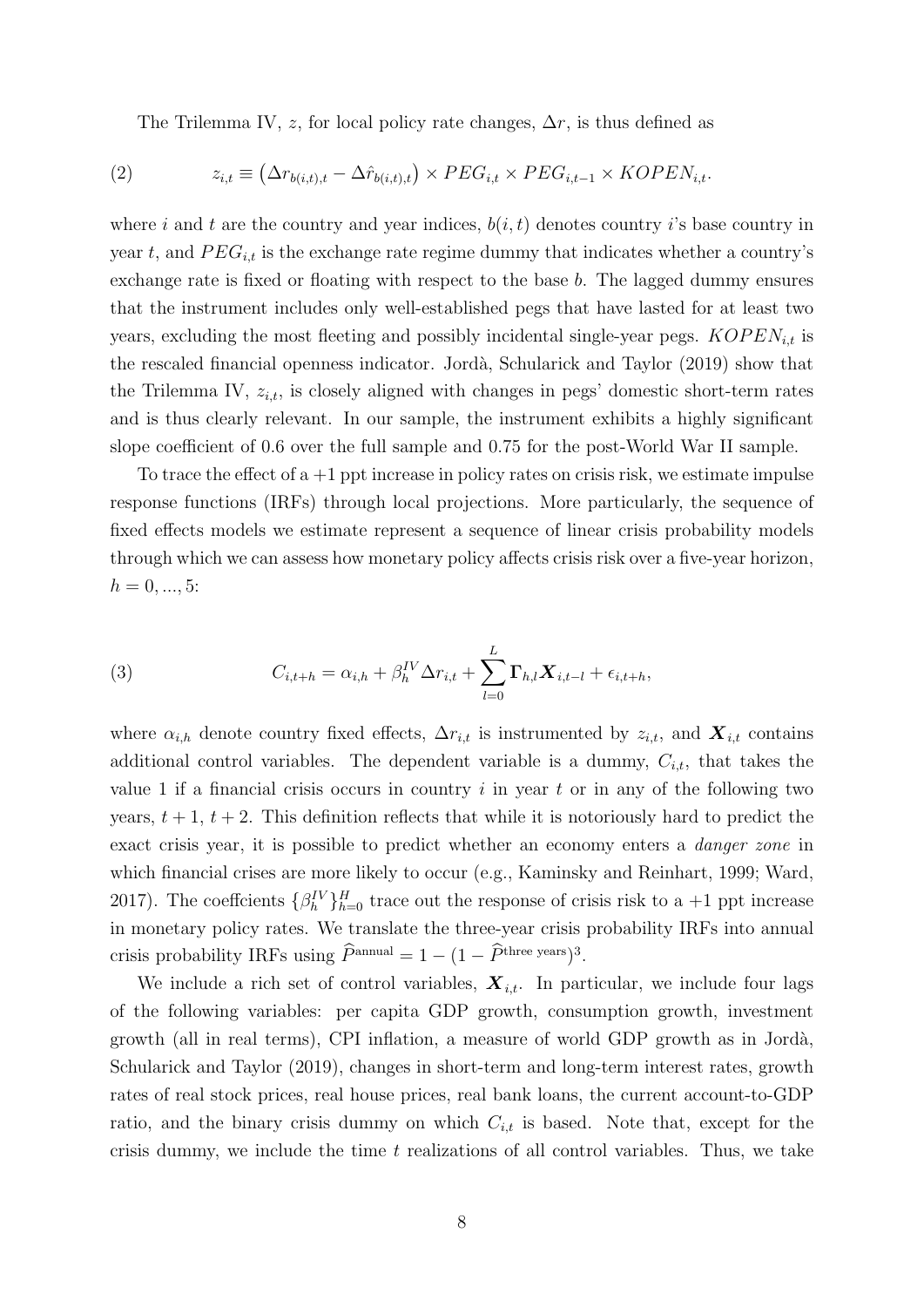a conservative stance with respect to the contemporaneous response of the dependent variable to monetary policy, effectively attributing as much as possible of that response to contemporaneous variation in the control variables and not the policy rate change. As a robustness check, we also apply the spillover correction proposed by Jordà, Schularick and Taylor (2019), which immunizes our results against potential violations of the exclusion restriction brought about by international goods and financial market spillovers (see online Appendix C).

#### IV. RESULTS

Can contractionary monetary policy diffuse crisis risk? This section presents the answer provided by our empirical results. We begin by reporting the full sample results and then narrow down to LAW policy as conventionally defined—as policy rate hikes against the backdrop of financial booms. In a second step, we investigate the effects of LAW on crisis severity.

#### IV.A. The effect of LAW on crisis probability

The full sample results in the top left panel of Figure 2 suggest that interest rate hikes increase crisis risk in the near term. More precisely,  $a + 1$  ppt policy rate hike increases crisis risk by 2 ppts on impact, as well as in the following year. The size of this effect is substantial, given that average annual crisis risk in the full sample is 3.4%.

Next, we consider the effect of contractionary monetary policy for subsamples of financial booms. Can LAW policy rein in crisis risk against the backdrop of soaring credit aggregates and asset prices? The top right panel in Figure 2 shows our credit boom subsample results, which suggest that an interest rate hike during credit booms has a particularly adverse effect on crisis risk. Crisis risk increases by 4 ppts on impact, as well as in the year following the LAW policy. Taking into account that crisis risk is already elevated during credit booms,  $a +1$  ppt interest rate increase raises annual crisis risk from 4.8% to around 10%.

The subsample results for combined booms in credit and asset prices point in the same direction. A discretionary +1 ppt increase in interest rates, aimed at reining in equity or house price booms, increases crisis risk by 6 to 8 ppts for up to two years. Given that average crisis risk is already  $5.2\%$  in the credit + house price boom subsample and  $4.7\%$ in the credit  $+$  stock price boom subsample, the LAW policy raises crisis risk above 10% in the short term.

These findings lend empirical substance to the concern that LAW policies might provoke financial crises rather than prevent them. We find little evidence to support the notion that LAW policy may pay off in the form of lower crisis risk in the medium term.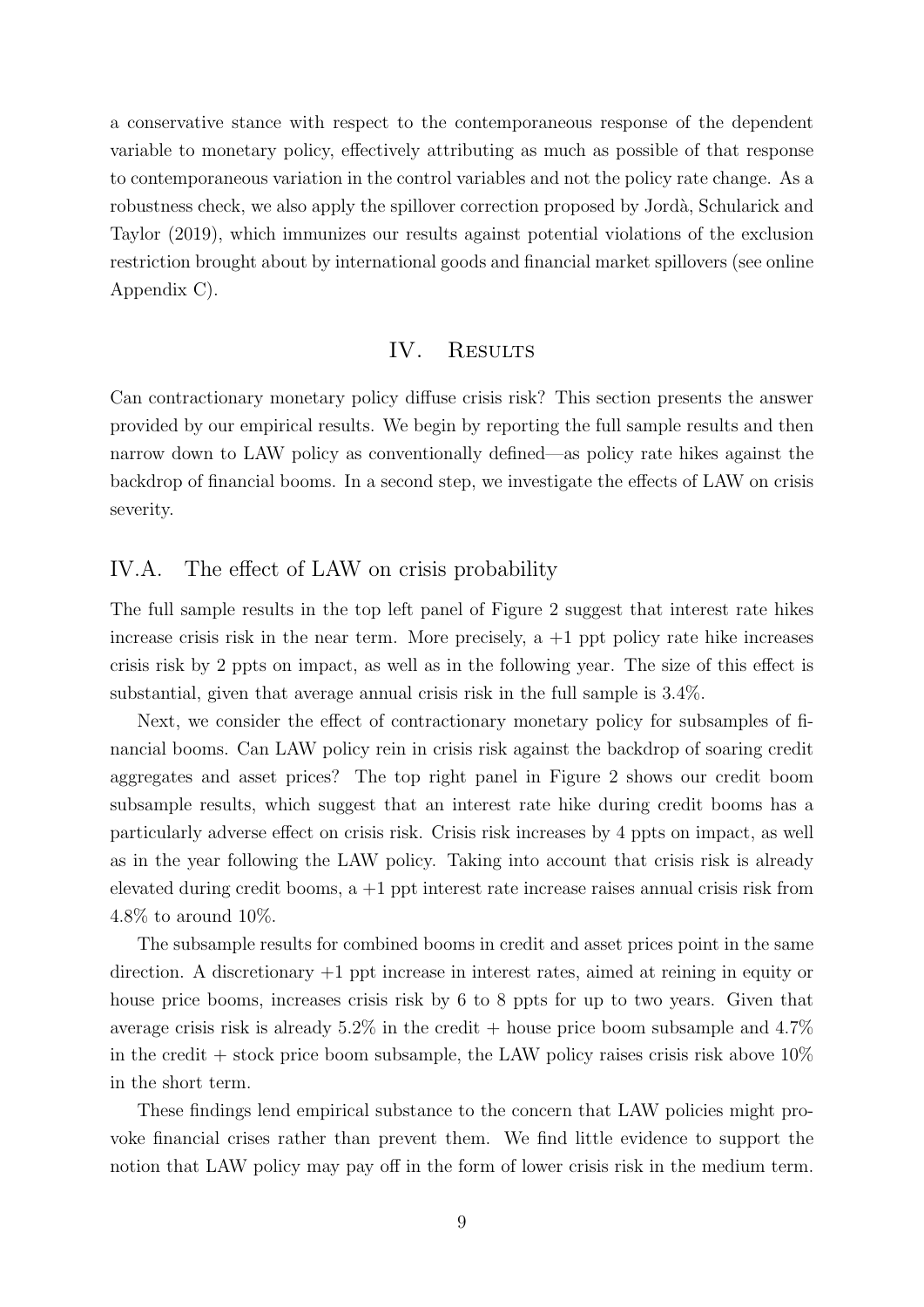The only significantly negative effect of LAW policy on crisis risk that we can document occurs in year 4 after the interest rate hike in the combined credit + stock price boom subsample.



Figure 2: Financial crisis risk responses

Notes: Change in the annual crisis probability following a monetary policy shock. 95% confidence bands.

#### Policy rate hikes versus cuts

Resent research suggests that policy rate increases have stronger effects on the economy than policy rate decreases (Tenreyro and Thwaites, 2016; Angrist, Jordà and Kuersteiner, 2017). This finding is relevant for LAW policy, which is commonly defined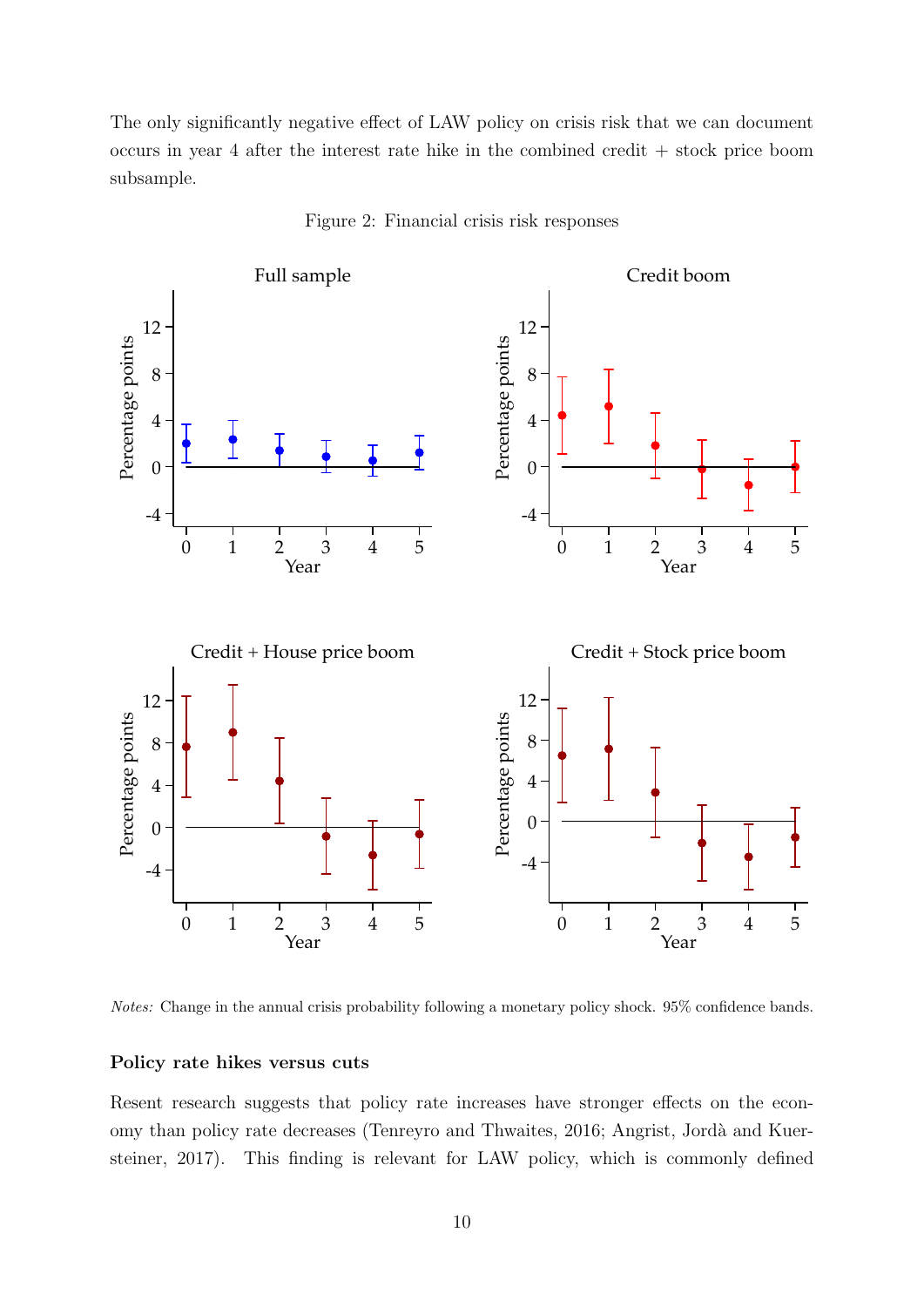asymmetrically—as policy rate hikes during booms. Does crisis risk respond differently to policy rate hikes and cuts?

To answer this question, we augment our baseline specification (eq. 3) with an interaction term that separates positive changes in the instrumented policy rate from negative ones,

(4) 
$$
C_{i,t+h} = \alpha_{i,h} + \beta_h^{IV} \Delta r_{i,t} + \gamma_h^{IV} \Delta r_{i,t} \cdot hike_{i,t} + \sum_{l=0}^{L} \mathbf{\Gamma}_{h,l} \mathbf{X}_{i,t-l} + \epsilon_{i,t+h},
$$

where  $hike_{i,t}$  is a dummy that takes the value 1 for policy rate hikes and 0 otherwise. This specification allows us to search for asymmetries in the response of crisis risk:  $\{\beta_h^{\{V\}}\}$  $\gamma_h^{\{V\}}\}_{h=0}^H$  traces out the crisis risk response to policy rate increases, whereas  $\{\beta_h^{\{V\}}\}_{h=0}^H$ shows the same response for policy rate decreases.

Figure 3 shows the asymmetry results for the full sample, as well as the three financial boom subsamples. The immediate increase in crisis risk after a policy rate hike stands out, regardless of subsample. For the full sample,  $a + 1$  ppt rate hike increases short-term crisis risk by 3.6 ppts—almost two times the effect size of the symmetric specification. For the financial boom subsamples, a full percentage point rate hike increases annual crisis risk by 8 to 14 ppts. Evidence for medium-term crisis risk reduction again is scant.<sup>2</sup>

Policy rate cuts tend to be followed by decreases in crisis risk. However, this crisis risk reduction effect tends to be less immediate than in the case of contractionary rate hikes. Only with a lag of one to two years does crisis risk decline significantly. For the full sample, the crisis risk reduction effect amounts to 2.7 ppts after two years. In the joint boom subsamples, crisis risk falls more substantially in a shorter amount of time.<sup>3</sup> A (pointwise) Wald test for equality of the rate hike and cut responses, however, indicates that the above-mentioned asymmetries in crisis risk responses are rarely statistically significant.<sup>4</sup>

The finding that policy rate hikes give rise to especially large increases in financial crisis risk strengthens the earlier contraindication result against LAW policy. This appears particularly pertinent against the backdrop of financial booms—precisely when LAW policy moves are usually considered.

<sup>&</sup>lt;sup>2</sup>Only for the credit and the credit + house price boom subsamples do we find isolated coefficient estimates that are in line with medium-term crisis reduction effects. The absolute size of these negative coefficients, however, is small compared to the initial crisis trigger effect.

<sup>3</sup>Additional results reported in online Appendix A confirm the robustness of these findings using the Christiano-Fitzgerald bandpass filter (Christiano and Fitzgerald, 2003), and the Hamilton filter (Hamilton, 2018) to define financial boom episodes.

 $4$ Only sporadically, in the credit boom and credit  $+$  stock price boom subsamples, does the Wald test reject equality of the rate hike and rate cut responses in the short run (90% confidence level).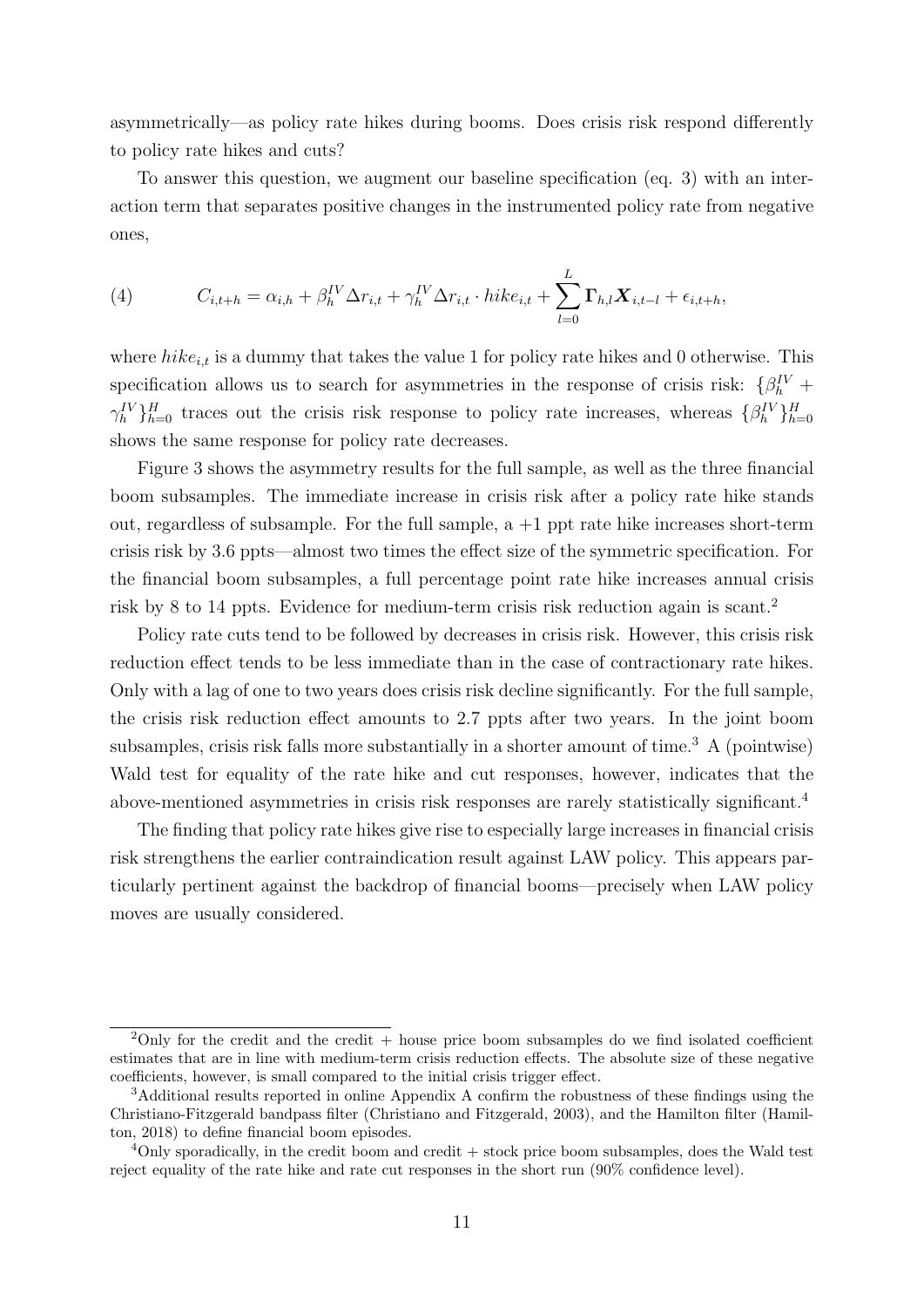Figure 3: Rate hikes versus rate cuts and crisis risk



Policy rate hike:

Notes: Change in the annual crisis probability following a 1 ppt policy rate hike/cut. 95% confidence bands.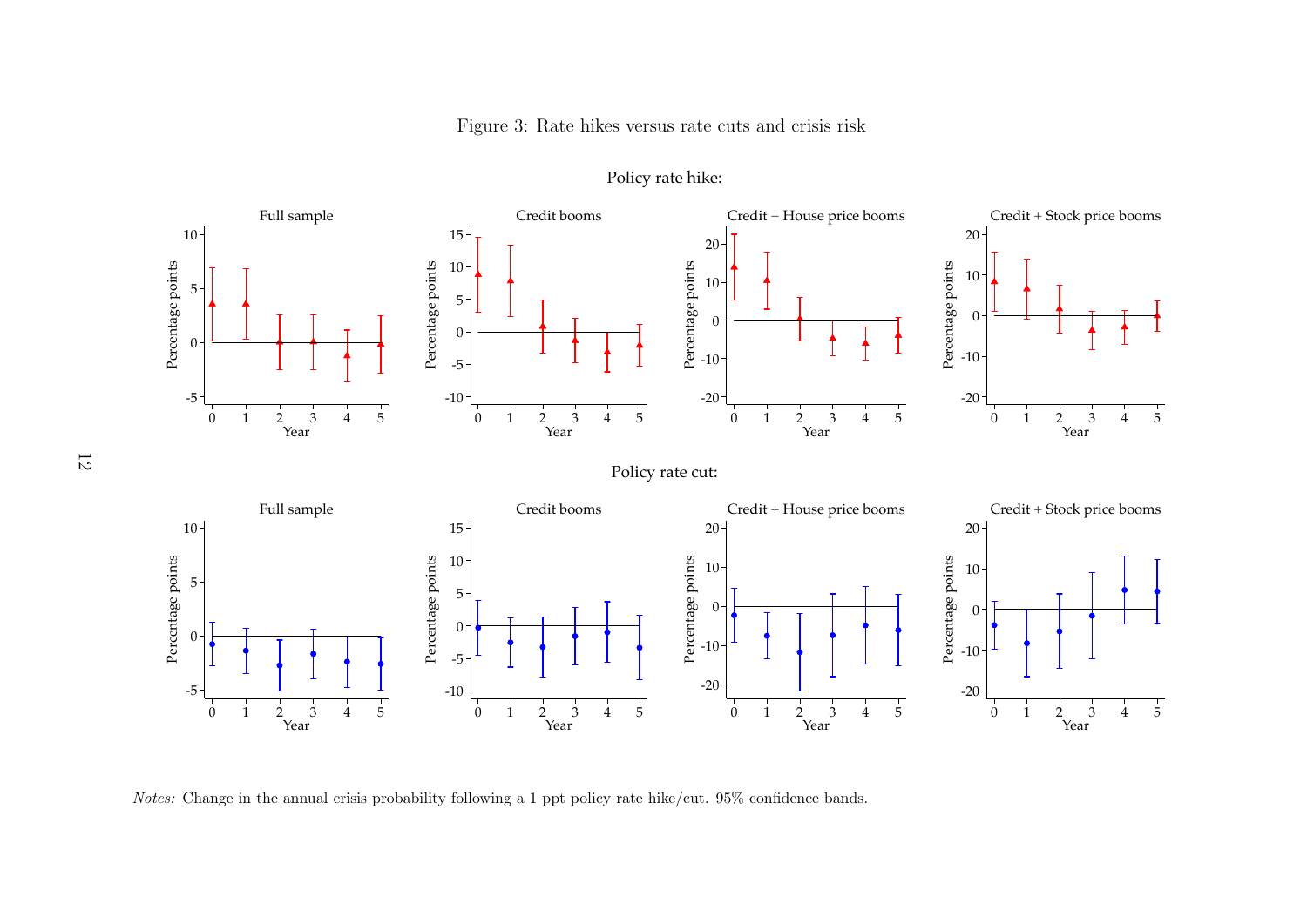#### Early versus late interventions

Maybe rate hikes trigger financial crises only when they are administered too late in the boom. By contrast, the same rate hike might diffuse crisis risk when administered early on in the boom.<sup>5</sup>

To empirically test this idea, we extend our baseline specification by an interaction term that allows the effects of LAW policy to differ for early and late interventions:

(5) 
$$
C_{i,t+h} = \alpha_{i,h} + \beta_h^{IV} \Delta r_{i,t} + \gamma_h^{IV} \Delta r_{i,t} \cdot early_{i,t} + \sum_{l=0}^{L} \Gamma_{h,l} \mathbf{X}_{i,t-l} + \epsilon_{i,t+h},
$$

where all terms are defined as before, the policy rate changes  $\Delta r_{i,t}$  are again instrumented by the Trilemma IV, and  $early_{i,t}$  is a dummy variable that takes the value 1 in the first year of a boom episode. We also considered other definitions of "early," such as the first two years of a boom or the first half of a boom. The results for these alternative partitions between early and late boom interventions are very similar to the baseline results reported here (see online Appendix C).

Figure 4 shows how crisis risk responds to a 1 ppt increase in policy rates, early and late during a financial boom. In no case do we find evidence for the notion that early interventions can lower financial crisis risk. For the credit boom subsample, the early and late intervention IRFs both exhibit a crisis trigger effect, though the mean estimate suggests that it is smaller for early interventions. A Wald test for equality of the late and early intervention IRFs, however, cannot reject the null hypothesis that both IRFs are equal.

For the credit + house price subsample early and late interventions have very similar effects throughout. Only for the credit  $+$  stock price subsample do we find evidence that early interventions are significantly less harmful than late interventions. Even in that case, however, rate hikes do not lower crisis risk—they just do not appear to trigger crises.

In sum, while early interventions may be somewhat less harmful than late interventions, they do not appear to systematically lower crisis risk. At best, early interventions leave crisis risk unaffected. At worst, early boom interventions appear to be just as potent in triggering financial crises as late boom interventions are.

<sup>&</sup>lt;sup>5</sup>The limit cycle framework by Beaudry, Galizia and Portier (2015) allows for a formalization of this notion.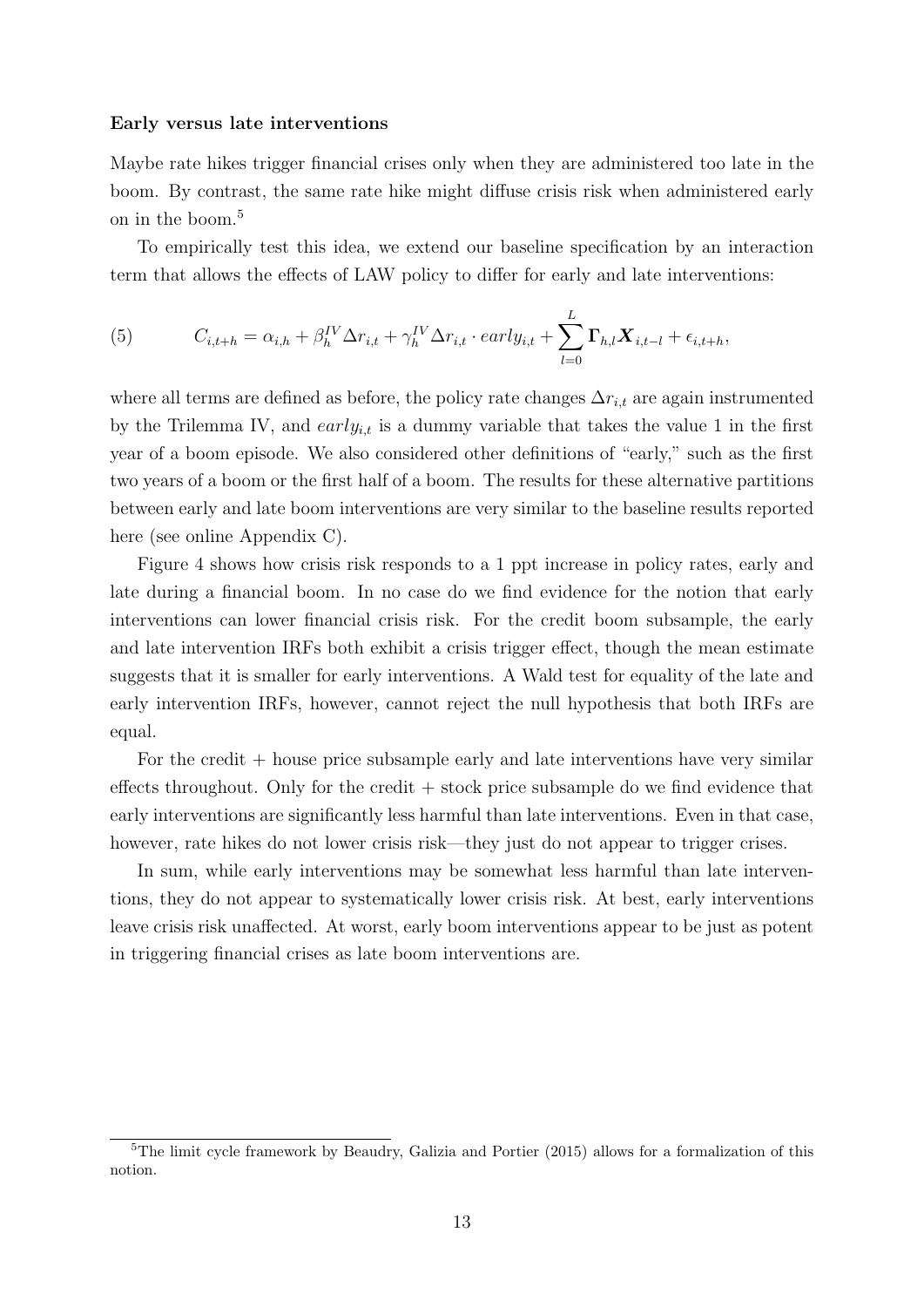Figure 4: Early versus late interventions and crisis risk



Late intervention:

Notes: Change in the annual crisis probability following a 1 ppt policy rate hike. 95% confidence bands.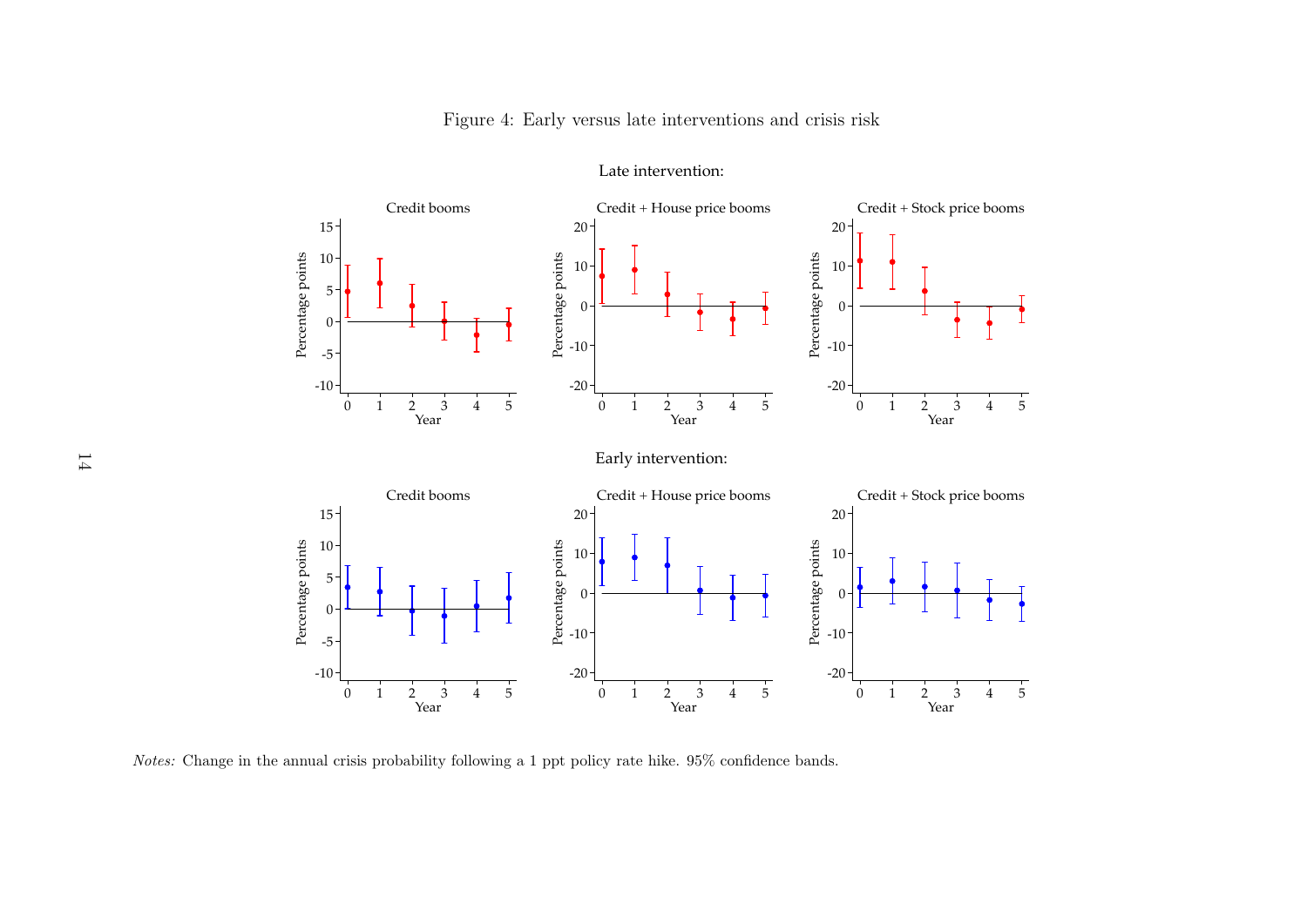#### IV.B. The effect of LAW on crisis severity

In spite of the crisis trigger effect, LAW policy could still be beneficial if, by causing a small crisis now, it prevents a much bigger crisis later on. In other words, by hindering booms from proceeding unchecked, LAW policy might limit the fallout from the subsequent bust.

We investigate this hypothesis by looking at whether LAW reduces the real GDP loss associated with financial crises. To do this, we first characterize the degree of leaning over a one-year, three-year, and five-year horizon as the cumulative sum of policy rate changes over the same time period,  $\Delta^K r_{i,t-1} \equiv \sum_{k=1}^K \Delta r_{i,t-k}, K = 1,3,5$ . How leaning affects financial crisis severity is then estimated on the basis of the following local projections:

(6) 
$$
\Delta^{h} y_{i,t+h} = \alpha_{i,h} + \beta_h C_{i,t} + \gamma_h^{IV} C_{i,t} * \Delta^{K} r_{i,t-1} + \sum_{l=0}^{L} \Gamma_{h,l} \mathbf{X}_{i,t-l} + \epsilon_{i,t+h},
$$

where  $\Delta^h y_{i,t+h}$  denotes the cumulative h-year change in real GDP,  $\Delta^K r_{i,t-1}$  denotes the central bank's leaning stance in the years leading up to the crisis, and all other terms are defined as before.<sup>6</sup> The  $\Delta^{K}r_{i,t-1}$  are again instrumented by the equivalent expression based on the Trilemma IV, and local projections are estimated separately for each of the three leaning periods,  $K = 1, 3, 5$ .  $\{\beta_h\}_{h=0}^5$  describes how the real GDP path after a financial crisis deviates from its usual path after non-crisis years, and  $\{\gamma_h^{\{V\}}\}_{h=0}^5$  reveals how the real GDP path after a financial crisis is affected by leaning. If a leaning policy systematically lowers crisis severity, this should be indicated by estimates of  $\gamma_h^{\{V\}}$  that are larger than zero. As a consequence, the path traced out by  $\{\beta_h + \gamma_h^{\{V\}}\}_{h=0}^5$  should lie above the path described by  $\{\beta_h\}_{h=0}^5$ .

Figure 5 shows the results for the full sample and the three boom subsamples. Our findings do not lend support to the idea that a leaning policy lowers crisis severity. Real GDP falls by around 8% regardless of whether monetary policy took a leaning stance or not. Only in the joint credit  $+$  house price boom subsample does the mean estimate indicate that crisis severity might be lower following a one-year leaning period. Large standard errors, however, render this difference statistically insignificant. We confirm the finding that leaning policy cannot be relied upon to lessen crisis severity on the basis of the banking crisis dummies defined by Reinhart and Rogoff (2011) and Baron, Verner and Xiong (2018) (see online Appendix B).

<sup>&</sup>lt;sup>6</sup>Note that the control vector  $\mathbf{X}_{i,t}$  includes contemporaneous interest rate changes, which in contrast to the earlier specifications no longer receives separate mentioning here.  $\boldsymbol{X}_{i,t}$  also contains the noninteracted leaning term  $\Delta^{K}r_{i,t-1}$  to control for the effects of the central bank's policy stance in non-crisis years.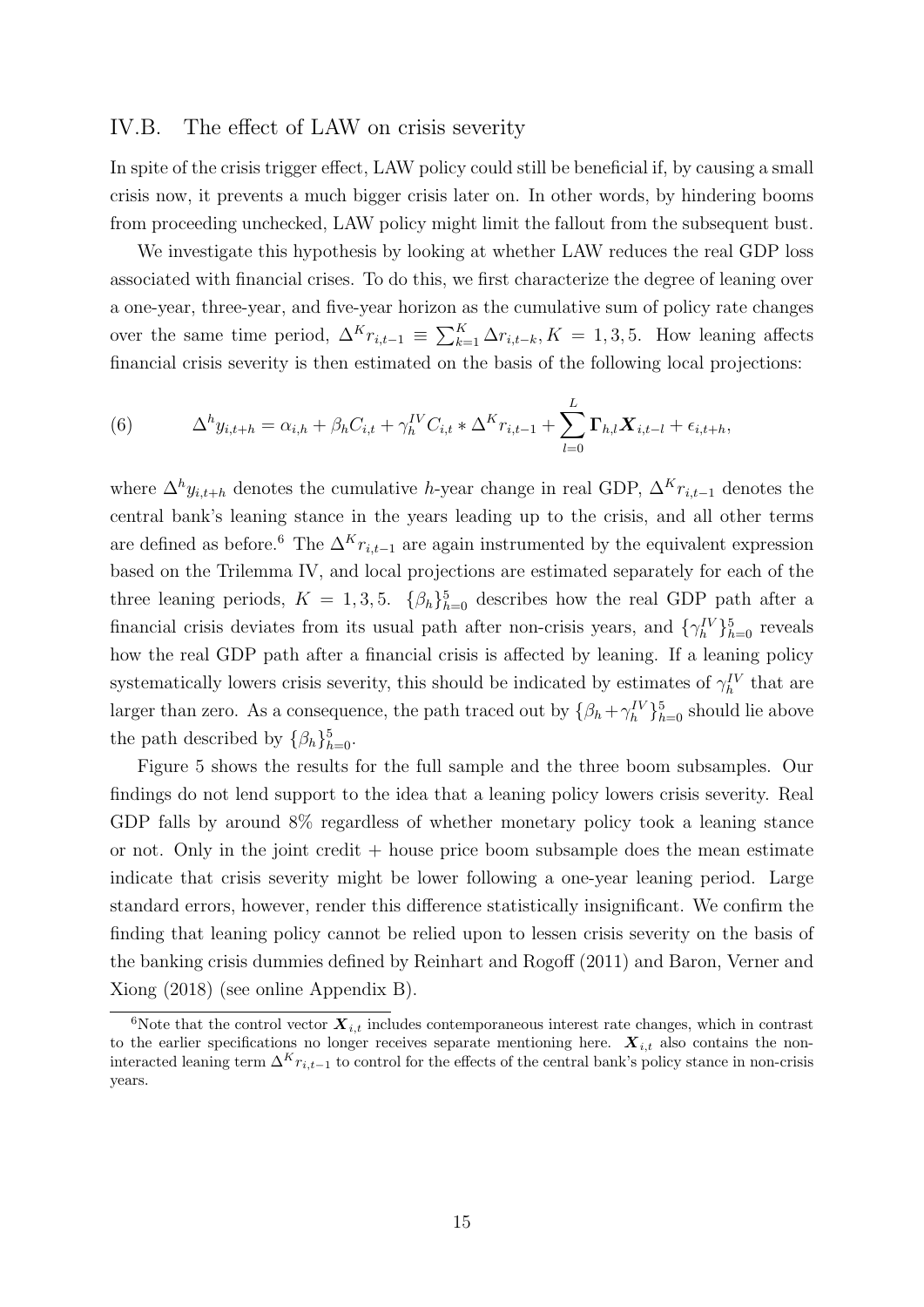![](_page_19_Figure_0.jpeg)

![](_page_19_Figure_1.jpeg)

Notes: Real GDP loss after a crisis, depending on whether monetary policy was leaning against the wind or not. 95% confidence bands.

#### V. CONCLUSION

Whether conventional monetary policy should be applied to address financial stability risks is a long-standing question in macroeconomics. In this paper, we present the most comprehensive empirical analysis of LAW episodes in modern economic history. Our find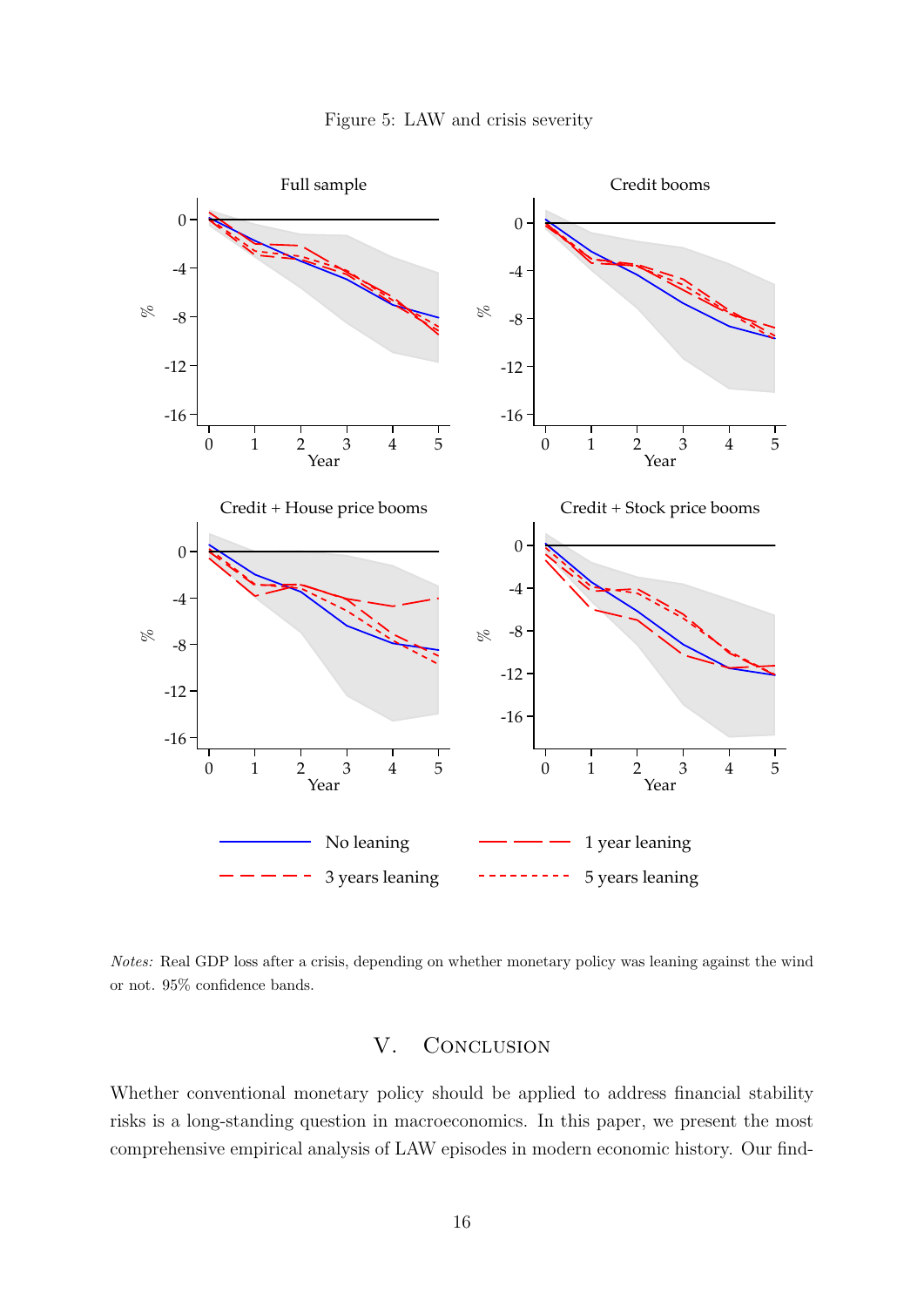ings lend support to the concern that contractionary monetary policy increases financial crisis risk rather than reducing it. A policy rate hike increases crisis risk for up to two years, with little evidence that this short-term effect is compensated by either lower crisis risk in the medium-term or a reduction in crisis severity.

Our results add a new perspective to the current debate about whether macroprudential policy or monetary policy is better suited to address the buildup of financial fragilities. While monetary policy "gets into all the cracks" (Stein, 2013; Adrian and Liang, 2018), the empirical evidence points to severe side effects of discretionary LAW policies.

#### **REFERENCES**

- Adrian, Tobias, and Nellie Liang. 2018. "Monetary policy, financial conditions, and financial stability." International Journal of Central Banking, 14(1): 73–131.
- Ajello, Andrea, Thomas Laubach, J. David Lopez-Salido, and Taisuke Nakata. 2016. "Financial stability and optimal interest-rate policy." Finance and Economics Discussion Series 2016-067. Washington: Board of Governors of the Federal Reserve System, http://dx.doi.org/10.17016/FEDS.2016.067.
- Alpanda, Sami, and Alexander Ueberfeldt. 2016. "Should monetary policy lean against housing market booms?" Bank of Canada Staff Working Paper 2016-19.
- Angrist, Joshua D., Oscar Jordà, and Guido M. Kuersteiner. 2017. "Semiparametric estimates of monetary policy effects: String theory revisited." Journal of Business  $\mathcal C$  Economic Statistics, 1–17.
- Baron, Matthew, Emil Verner, and Wei Xiong. 2018. "Identifying Banking Crises." Working Paper.
- Bauer, Gregory H., and Eleonora Granziera. 2017. "Monetary policy, private debt, and financial stability risks." International Journal of Central Banking, 13(3): 337–373.
- Beaudry, Paul, Dana Galizia, and Franck Portier. 2015. "Reviving the limit cycle view of macroeconomic fluctuations." NBER Working Paper 21241.
- Bernanke, Ben, and Mark Gertler. 2000. "Monetary policy and asset price volatility." NBER Working Paper 7559.
- Bernanke, Ben S. 2002. "Asset-Price "Bubbles" and Monetary Policy. Speech before the New York Chapter of the National Association for Business Economics, New York, NY."
- Bernanke, Ben S. 2010. "Monetary policy and the housing bubble: A speech at the Annual Meeting of the American Economic Association, Atlanta, Georgia, January 3, 2010."
- Bernanke, Ben S., and Mark Gertler. 2001. "Should central banks respond to movements in asset prices?" American Economic Review, 91(2): 253–257.
- Cerra, Valerie, and Sweta Chaman Saxena. 2008. "Growth dynamics: The myth of economic recovery." American Economic Review, 98(1): 439–57.
- Christiano, Lawrence J., and Terry J. Fitzgerald. 2003. "The band pass filter." International Economic Review, 44(2): 435–465.
- Eichengreen, Barry. 1992. Golden fetters: The Gold Standard and the Great Depression, 1919-1939. Oxford University Press.
- Filardo, Andrew J., and Phurichai Rungcharoenkitkul. 2016. "A quantitative case for leaning against the wind." BIS Working Paper 594.
- Gilchrist, Simon, and John V. Leahy. 2002. "Monetary policy and asset prices." Journal of Monetary Economics, 49(1): 75–97.
- Gourio, François, Anil K. Kashyap, and Jae W. Sim. 2018. "The trade offs in leaning against the wind." IMF Economic Review, 66(1): 70–115.